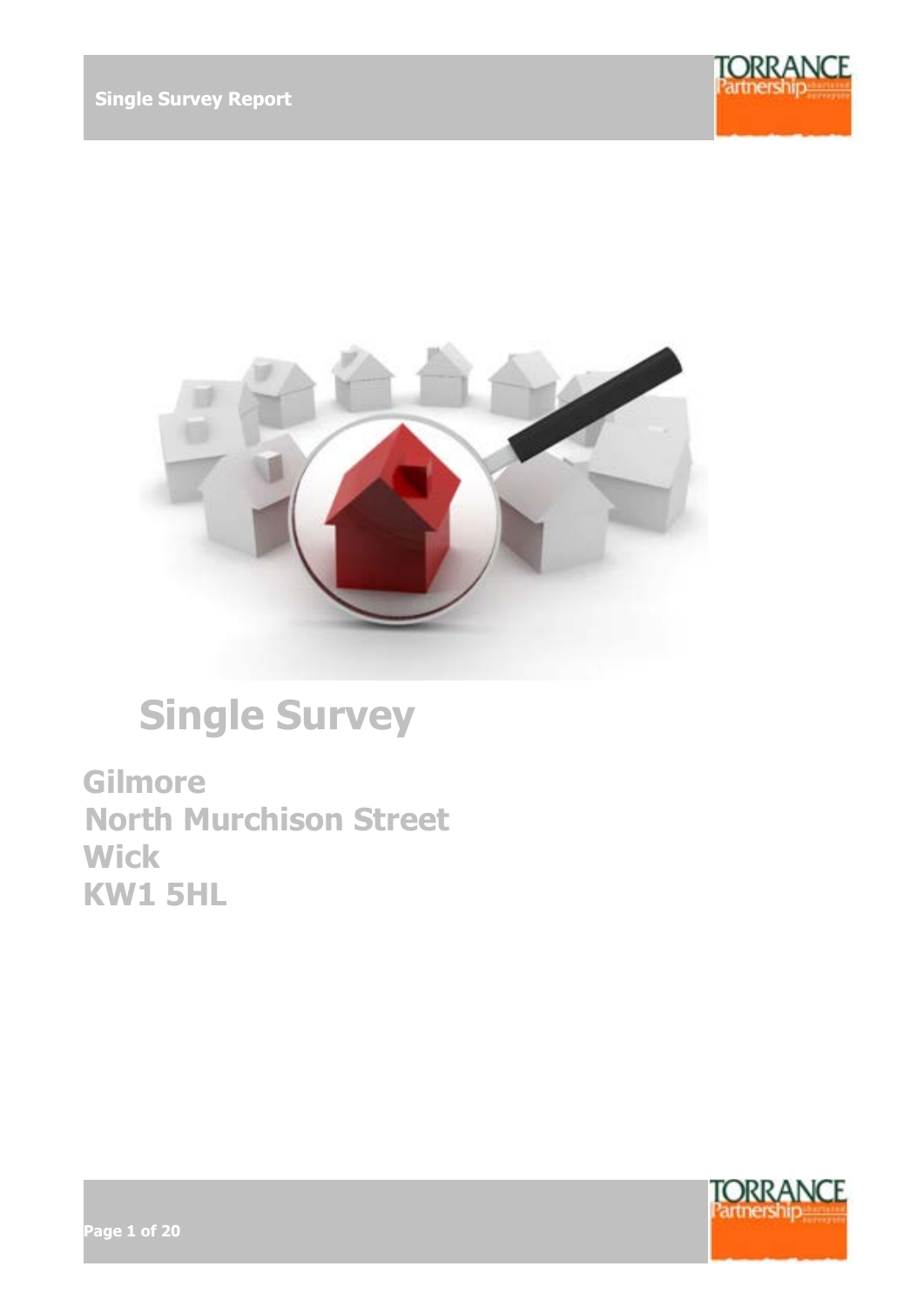

# survey report on :

| <b>Customer</b>           | <b>Michael Miller</b>                      |
|---------------------------|--------------------------------------------|
|                           |                                            |
| <b>Customer Address</b>   |                                            |
|                           |                                            |
|                           |                                            |
| <b>Date of Inspection</b> | 24th May 2022                              |
|                           |                                            |
| <b>Prepared by</b>        | Keith J Bowman BSc MRICS Registered Valuer |

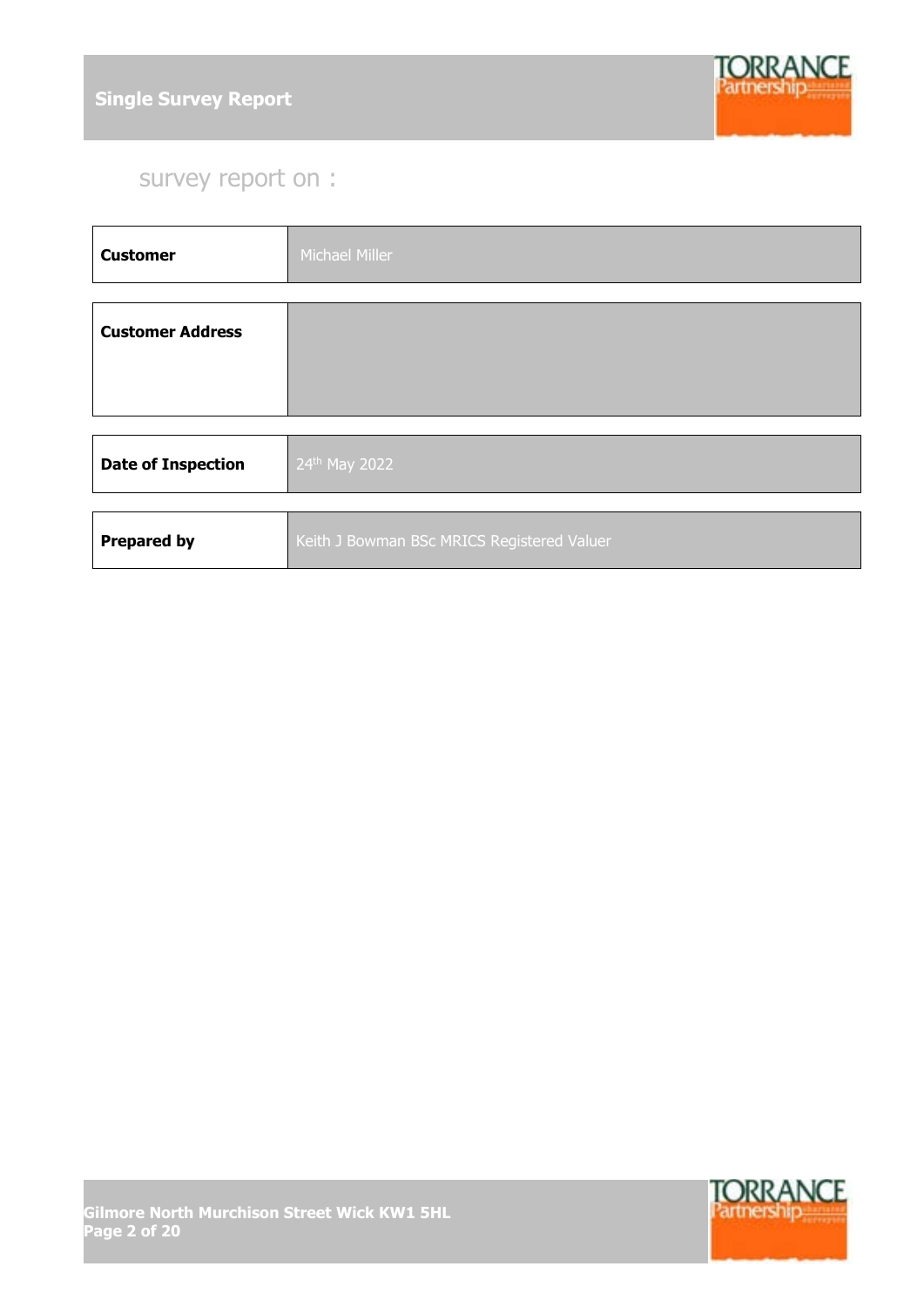

#### **SINGLE SURVEY TERMS AND CONDITIONS (WITH MVR)**

#### **PART 1 – GENERAL**

#### **1.1 THE SURVEYORS**

The Seller has engaged the Surveyors to provide the Single Survey Report and a generic Mortgage Valuation Report for Lending Purposes. The Seller has also engaged the Surveyors to provide an Energy Report in the format prescribed by the accredited Energy Company.

The Surveyors are authorised to provide a transcript or retype of the generic Mortgage Valuation Report onto Lender specific proforma. Transcript reports are commonly requested by Brokers and Lenders. The transcript report will be in the format required by the Lender but will contain the same information, inspected date and valuation figure as the generic Mortgage Valuation Report and the Single Survey. The Surveyors will decline any transcript request which requires the provision of information additional to the information in the Report and the generic Mortgage Valuation Report until the Seller has conditionally accepted an offer to purchase made in writing.

Once the Seller has conditionally accepted an offer to purchase made in writing, the Purchaser's lender or conveyancer may request that the Surveyors provide general comment on standard appropriate supplementary documentation. In the event of a significant amount of documentation being provided to the Surveyors, an additional fee may be incurred by the Purchaser. Any additional fee will be agreed in writing.

If information is provided to the Surveyors during the conveyancing process which materially affects the valuation stated in the Report and generic Mortgage Valuation Report, the Surveyors reserve the right to reconsider the valuation. Where the Surveyors require to amend the valuation in consequence of such information, they will issue an amended Report and generic Mortgage Valuation Report to the seller. It is the responsibility of the Seller to ensure that the amended Report and generic Mortgage Valuation Report are transmitted to every prospective Purchaser.

The individual Surveyor will be a member of the Royal Institution of Chartered Surveyors who is competent to survey, value and report upon Residential Property.**¹**

If the Surveyors have had a previous business relationship within the last two years with the Seller or Sellers Agent or relative to the property, they will be obliged to indicate this by ticking this box.

 $\boxtimes$ 

The Surveyors have a written complaints handling procedure. This is available from the offices of the Surveyors at the address stated.

#### **1.2 THE REPORT**

 $\mathcal{L}$  and  $\mathcal{L}$  and  $\mathcal{L}$ 

The Surveyors will not provide an amended Report on the property, except to correct factual inaccuracies.

The Report will identify the nature and source of information relied upon in its preparation.

The Surveyor shall provide a Market Value of the Property, unless the condition of the Property is such that it would be inappropriate to do so. A final decision on whether a loan will be granted rests with the Lender who may impose retentions in line with their lending criteria. The date of condition and value of the property will be the date of inspection.

To date, Purchasers have normally obtained their own report from their chosen Surveyor. By contrast, a Single Survey is instructed by the Seller and made available to all potential Purchasers in expectation that the successful Purchaser will have relied upon it. The Royal Institution of Chartered Surveyors rules require disclosure of any potential conflict of interest when acting for the Seller and the Purchaser in the same transaction. The Single Survey may give rise to a conflict of interest and if this is of concern to any party they are advised to seek their own independent advice.

The Report and any expressions of assessments in it are not intended as advice to the Seller or Purchaser or any other person in relation to an asking price or any other sales or marketing decisions.

The Report is based solely on the Property and is not to be relied upon in any manner whatsoever when considering the valuation or condition of any other property.

If certain minor matters are mentioned in the Report it should not be assumed that the Property is free of other minor defects.

<sup>1</sup> Which shall be in accordance with the current RICS Valuation Standards (the Red Book) and RICS Codes of Conduct

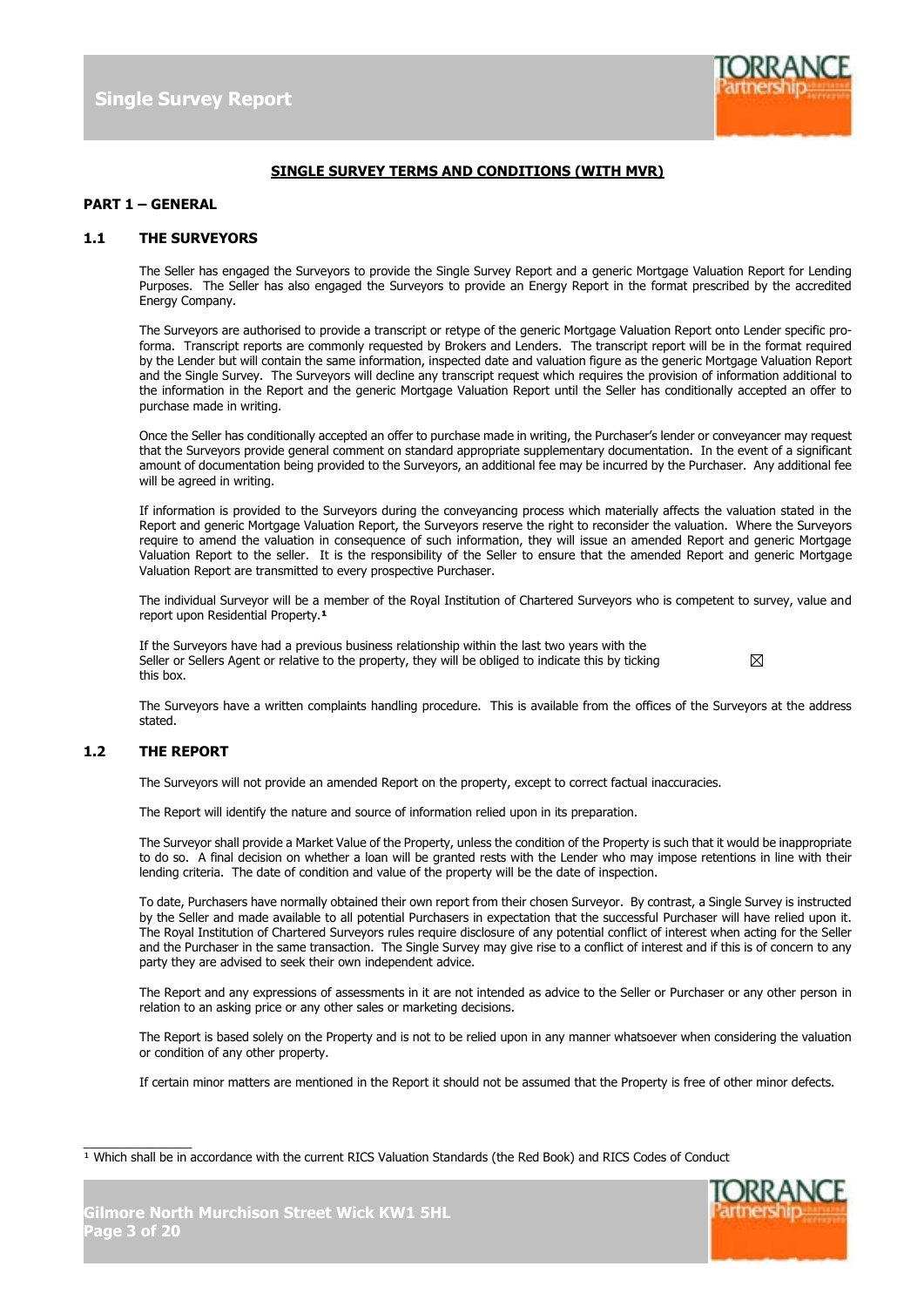

Neither the whole nor any part of the Report may be published in any way, reproduced or distributed by any party other than the Seller, prospective purchasers and the Purchaser and their respective professional advisers without the prior written consent of the Surveyors.

#### **1.3 LIABILITY**

The Report is prepared with the skill and care reasonably to be expected of a competent residential Surveyor who is a member of the Royal Institution of Chartered Surveyors.

The Report is addressed to the Seller and was prepared in the expectation that it (or a complete copy) along with these Terms and Conditions (or a complete copy) would (or, as the case might be, would have been) disclosed and delivered to:

- the Seller;
- any person(s) noting an interest in purchasing the Property from the Seller;

any person(s) who make(s) (or on whose behalf is made) an offer to purchase the Property, whether or not that offer is accepted by the Seller;

- the Purchaser; and
- the professional advisers of any of these.

The Surveyors acknowledge that their duty of skill and care in relation to the Report is owed to the Seller and to the Purchaser. The Surveyors accept no responsibility or liability whatsoever in relation to the Report to persons other than the Seller and Purchaser. The Seller and Purchaser should be aware that if a Lender seeks to rely on this Report they do so at their own risk. In particular, the Surveyors accept no responsibility or liability whatsoever to any Lender in relation to the Report. Any such Lender relies upon the Report entirely at their own risk.

#### **1.4 GENERIC MORTGAGE VALUATION REPORT**

The Surveyors undertake to the Seller that they will prepare a generic Mortgage Valuation Report, which will be issued along with the Single Survey. It is the responsibility of the Seller to ensure that the generic Mortgage Valuation Report is provided to every potential Purchaser.

#### **1.5 TRANSCRIPT MORTGAGE VALUATION FOR LENDING PURPOSES**

The Surveyors undertake that on being asked to do so by a prospective purchaser, or his/her professional advisor or Lender, they will prepare a Transcript Mortgage Valuation Report for Lending Purposes on terms and conditions to be agreed between the Surveyors and Lender and solely for the use of the Lender and upon which the Lender may rely. The decision as to whether finance will be provided is entirely a matter for the Lender. The Transcript Mortgage Valuation Report will be prepared from information contained with the Report and the generic Mortgage Valuation Report**²**.

#### **1.6 INTELLECTUAL PROPERTY**

All intellectual property rights whatsoever (including copyright) in and to the Report, excluding the headings and rubrics, is the exclusive property of the Surveyors and shall remain their exclusive property unless they assign the same to any other party in writing.

#### **1.7 PAYMENT**

The Surveyors are entitled to refrain from delivering the Report to anyone until the fee and other charges for it notified to the Seller have been paid. Additional fees will be charged for subsequent inspections and Reports.

<sup>2</sup> Which shall be in accordance with the current RICS Valuation Standards (the Red Book) and RICS Rules of Conduct.

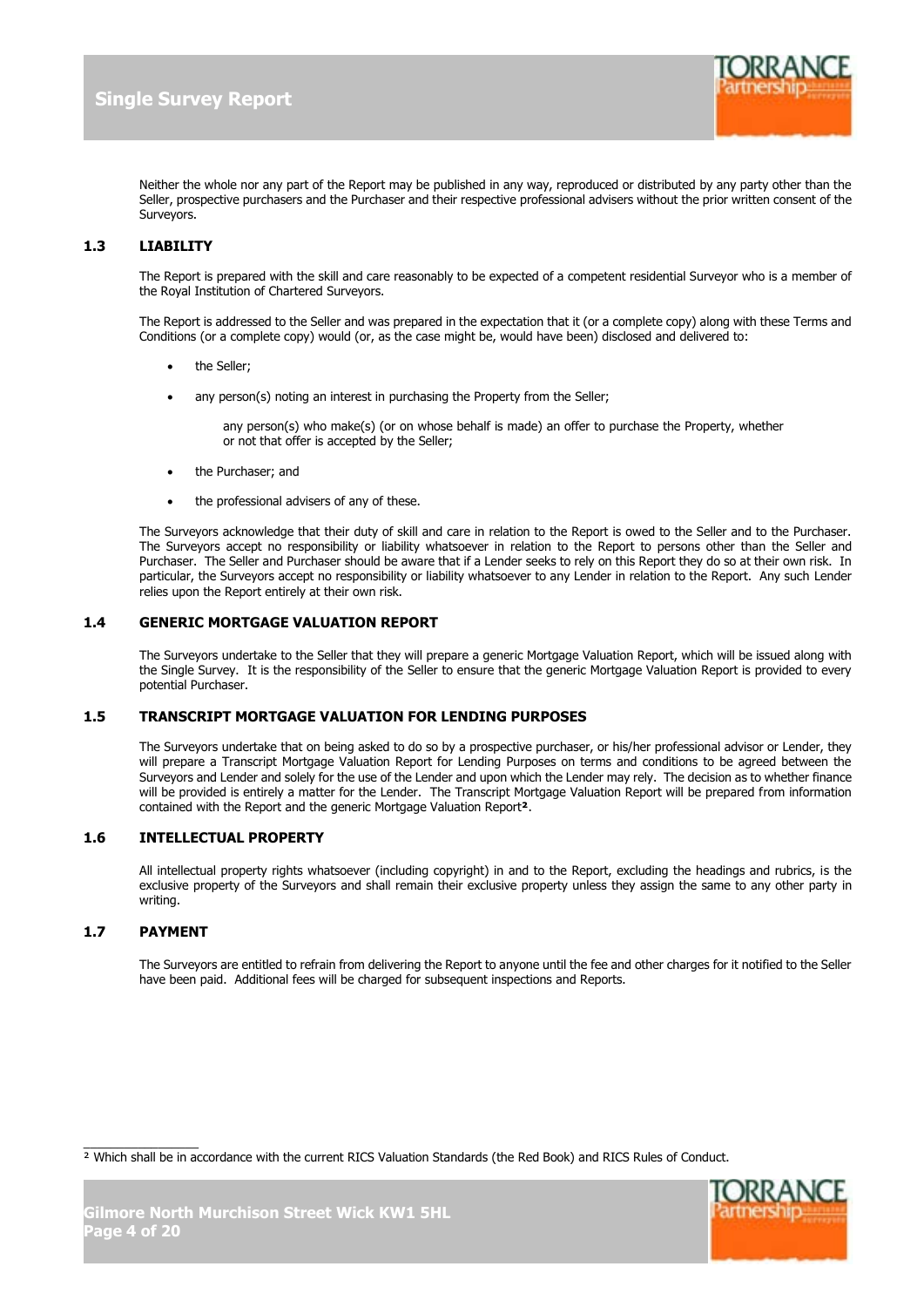

#### **1.8 CANCELLATION**

The Seller will be entitled to cancel the inspection by notifying the Surveyor's office at any time before the day of the inspection.

The Surveyor will be entitled not to proceed with the inspection (and will so report promptly to the Seller) if after arriving at the property, the Surveyor concludes that it is of a type of construction of which the Surveyor has insufficient specialist knowledge to be able to provide the inspection satisfactorily. The Surveyor will also be entitled not to proceed if after arriving at the property the Surveyor concludes that the property is exempt under Part 3 of the Housing (Scotland) Act 2006 as detailed in the (Prescribed Documents) Regulations 2008. If there is a potential threat to their health or personal safety, the inspection may be postponed or cancelled, at the Surveyor's discretion.

In the case of cancellation or the inspection not proceeding, the Surveyor will refund any fees paid by the Seller for the inspection and Report, except for expenses reasonably incurred and any fee due in light of the final paragraph of this section.

In the case of cancellation by the Seller, for whatever reason, after the inspection has taken place but before a written report is issued, the Surveyor will be entitled to raise an invoice equivalent to 80% of the agreed fee.

#### **1.9 PRECEDENCE**

If there is any incompatibility between these Terms and Conditions and the Report, these Terms and Conditions take precedence.

#### **1.10 DEFINITIONS**

- the "Lender" is the party who has provided or intends or proposes to provide financial assistance to the Purchaser towards the purchase of the Property and in whose favour a standard security will be granted over the Property;
- the "Transcript Mortgage Valuation Report for Lending Purposes" means a separate report, prepared by the Surveyor, prepared from information in the Report and the generic Mortgage Valuation Report, but in a style and format required by the Lender. The Transcript Mortgage Valuation Report for Lending Purposes will be prepared with the skill and care reasonably to be expected from a Surveyor who is a member of the Royal Institution of Chartered Surveyors and who is competent to survey, value and report on the Property;
- the "Generic Mortgage Valuation Report" means a separate report, prepared by the Surveyor from information in the Report but in the Surveyor's own format;
- the "Market Value" is The estimated amount for which a property should exchange on the date of valuation between a willing buyer and a willing seller in an arms-length transaction after proper marketing wherein the parties had each acted knowledgeably, prudently and without compulsion;
- the "Property"" is the property which forms the subject of the Report;
- the "Purchaser" is the person (or persons) who enters into a contract to buy the Property from the Seller;
- a "prospective Purchaser" is anyone considering buying the Property;
- the "Report" is the Report, of the kind described in Part 2 of these Terms and Conditions and in the form set out in Part 1 of the Schedule 1 of the Housing (Scotland) Act 2006 (Prescribed Documents) Regulations 2008;
- the "Seller" is/are the proprietor(s) of the Property;
- the "Surveyor" is the author of the Report on the Property; and
- the "Surveyors" are the firm or company of which the Surveyor is an employee, director, member or partner (unless the Surveyor is not an employee, director, member or partner, when the "Surveyors" means the Surveyor) whose details are set out at the head of the Report.
- the "Energy Report" is the advice given by the accredited Energy Company, based on information collected by the Surveyor during the Inspection, and also includes an Energy Performance Certificate, in a Government approved format.

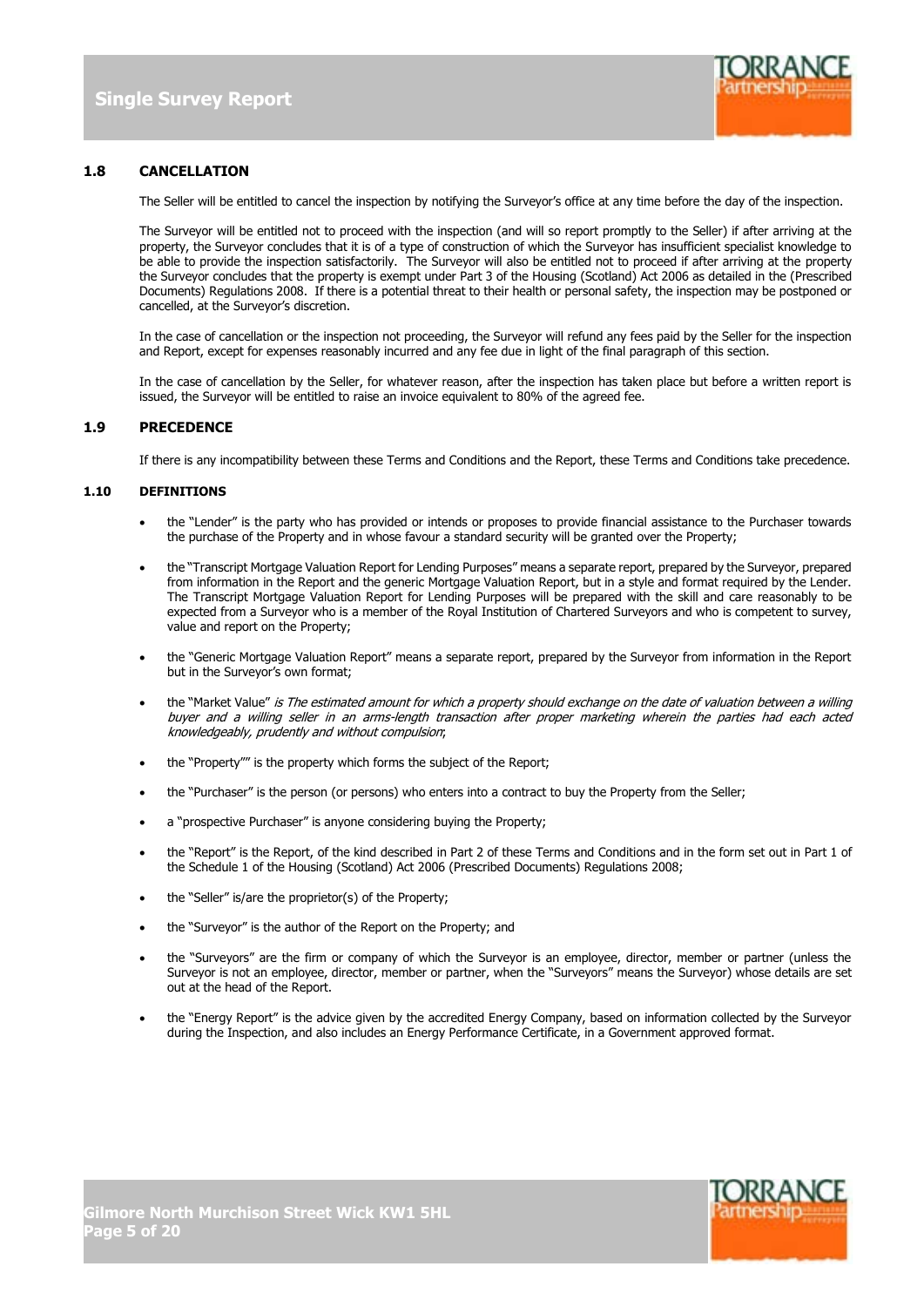

#### **PART 2 – DESCRIPTION OF THE REPORT**

#### **2.1 THE SERVICE**

The Single Survey is a Report by an independent Surveyor, prepared in an objective way regarding the condition and value of the Property on the day of the inspection, and who is a member of the Royal Institution of Chartered Surveyors. It includes an Energy Report as required by Statute and this is in the format of the accredited Energy Company. In addition, the Surveyor has agreed to supply a generic Mortgage Valuation Report.

#### **2.2 THE INSPECTION**

The Inspection is a general surface examination of those parts of the Property which are accessible: in other words: visible and readily available for examination from ground and floor levels, without risk of causing damage to the Property or injury to the Surveyor.

All references to visual inspection refer to an inspection from within the property at floor level and from ground level within the site and adjoining public areas, without the need to move any obstructions. Any references to left or right are taken facing the front of the Property.

The Inspection is carried out with the Seller's permission, without causing damage to the building or contents. Furniture, stored items and insulation are not moved.

Unless identified in the report the Surveyor will assume that no harmful or hazardous materials have been used in the construction. The presence or possible consequences of any site contamination will not be researched.

The Surveyor will not carry out an asbestos inspection, and will not be acting as an asbestos inspector in completing a Single Survey of properties that may fall within the Control of Asbestos in the Workplace Regulations. In the case of flats, it will be assumed that there is a duty holder, as defined in the Regulations and that a Register of Asbestos and Effective Management Plan is in place, which does not require any expenditure, or pose a significant risk to health. No enquiry of the duty holder will be made.

#### **2.3 THE REPORT**

The Report will be prepared by the Surveyor who carried out the property inspection and will describe various aspects of the property as defined by the headings of the Single Survey report with the comments being general and unbiased. The Report on the location, style and condition of the Property will be concise and will be restricted to matters that could have a material effect upon value and will omit items that, in the Surveyor's opinion are not significant. If certain minor matters are mentioned, it should not be interpreted that the Property is free of any other minor defects.

Throughout the Report, the following repair categories will be used to give an overall opinion of the state of repair and condition of the Property.

- 2.3.1 Category 3: Urgent repairs or replacement are needed now. Failure to deal with them may cause problems to other parts of the Property or cause a safety hazard. Estimates for repairs or replacement are needed now.
- 2.3.2 Category 2: Repairs or replacement requiring future attention, but estimates are still advised.
- 2.3.3 Category  $1$ : No immediate action or repair is needed.

WARNING: If left unattended even for a relatively short period, Category 2 repairs can rapidly develop into more serious Category 3 repairs. The existence of Category 2 or Category 3 repairs may have an adverse effect on marketability, value and the sale price ultimately achieved for the property. This is particularly true during slow market conditions when the effect can be considerable.

Parts of the Property, which cannot be seen or accessed, will not be reported upon and this will be stated. If the Surveyor suspects that a defect may exist within an unexposed area and which could have a material effect upon the value, he may recommend further investigation by specialist contractors.

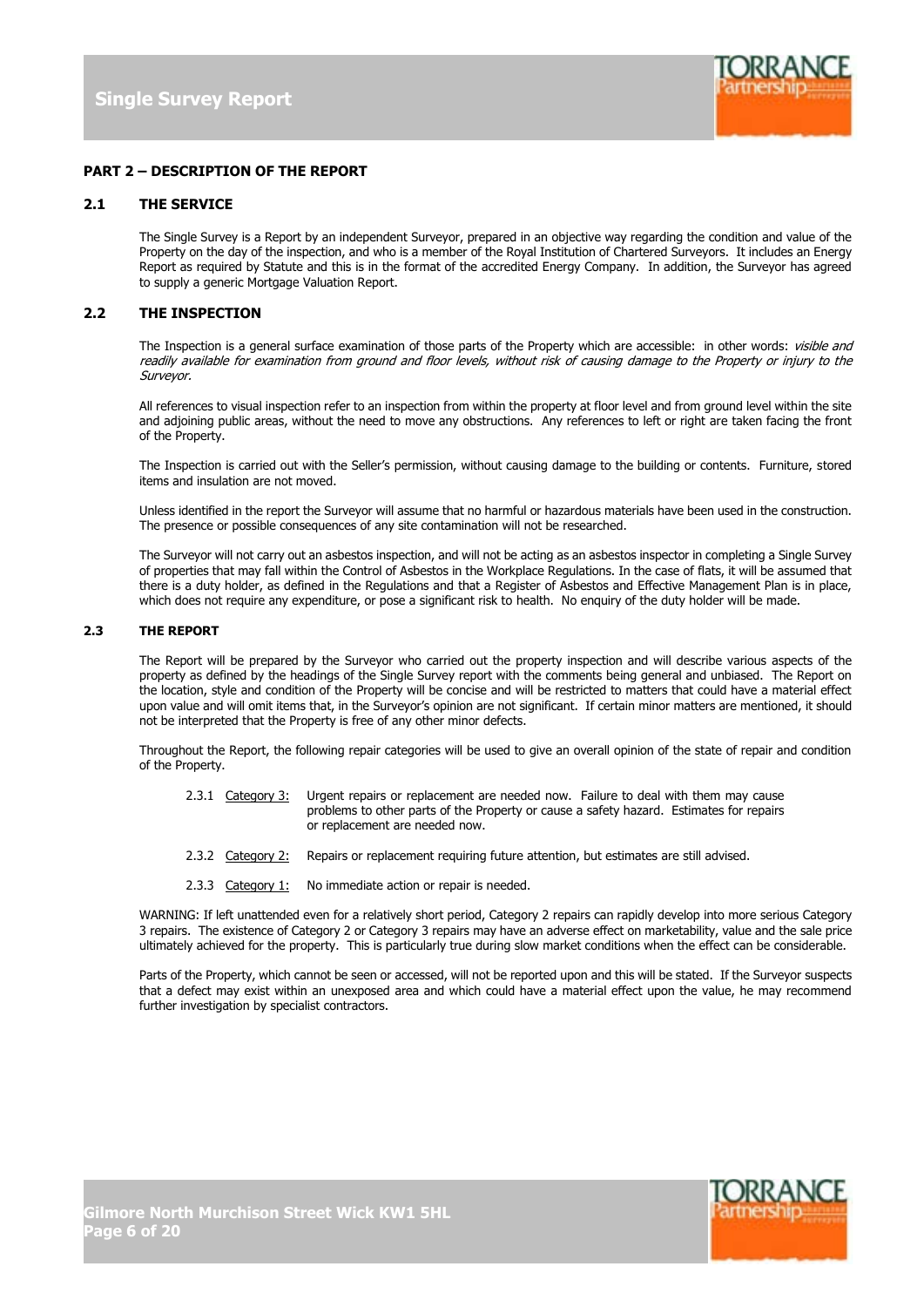

#### **2.4 SERVICES**

Surveyors are not equipped or qualified to test the services and therefore no comment can be interpreted as implying that the design, installation and function of the services are in accordance/compliance with regulations, safety and efficiency expectations. However, comment is made where there is cause to suspect significant defects or shortcomings with the installations. No tests are made of any services or appliances.

#### **2.5 ACCESSIBILITY**

A section is included to help identify the basic information interested parties need to know to decide whether to view a property.

#### **2.6 ENERGY REPORT**

A section is included that makes provision for an Energy Report, relative to the property. The Surveyor will collect physical data from the property and provide such data in a format required by an accredited Energy Company. The Surveyor cannot of course accept liability for any advice given by the Energy Company.

#### **2.7 VALUATION AND CONVEYANCER ISSUES**

The last section of the Report contains matters considered relevant to the Conveyancer (Solicitor). It also contains the Surveyor's opinion of both the market value of the property and the reinstatement cost as defined below:

"Market Value" The estimated amount for which a property should exchange on the date of valuation between a willing buyer and a willing seller in an arms-length transaction after proper marketing wherein the parties had each acted knowledgeably, prudently and without compulsion. In arriving at the opinion of Market Value the Surveyor can also make various standard assumptions covering, for example, vacant possession, tenure and other legal considerations, contamination and hazardous materials, the condition of un-inspected parts, the right to use mains services, and the exclusion of curtains, carpets, etc. from the valuation. In the case of flats, the following further assumptions are made that:

- there are rights of access and exit over all communal roadways, corridors, stairways, etc. and to use communal grounds, parking areas and other facilities;
- there are no particularly troublesome or unusual legal restrictions;
- there is no current dispute between the occupiers of the flats or any outstanding claims or losses and the costs of repairs to the building are shared among the co-proprietors on an equitable basis.

Any additional assumptions or any found not to apply are reported.

"Reinstatement cost" is an estimate for insurance purposes of the current cost of rebuilding the Property in its present form unless otherwise stated. This includes the cost of rebuilding the garage and permanent outbuildings, site clearance and professional fees, but excludes VAT (except on the fees).

Sellers or prospective Purchasers may consider it prudent to instruct a reinspection and revaluation after a period of 12 weeks (or sooner if appropriate) to reflect changing circumstances in the market and/or in the physical condition of the Property.

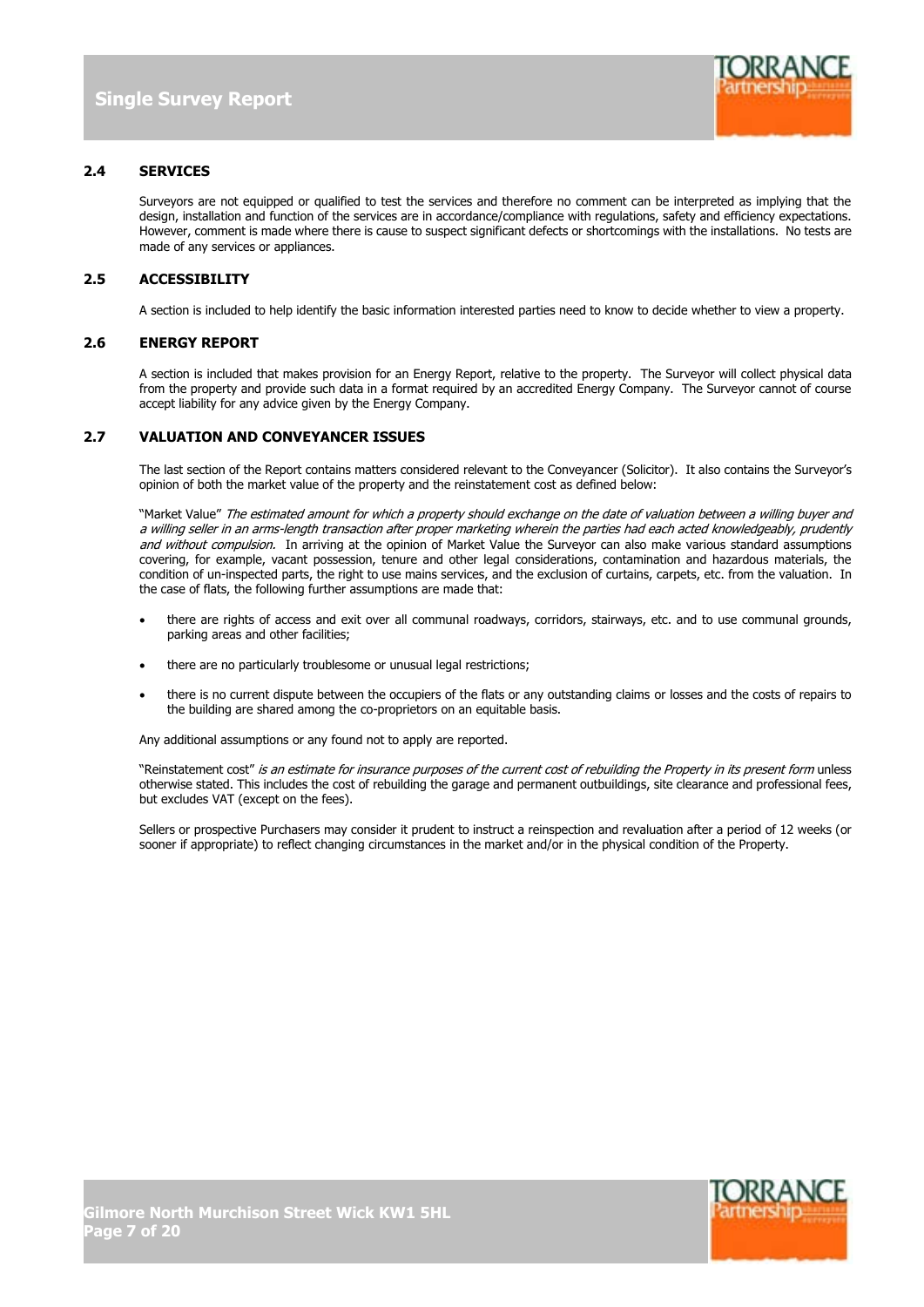

#### **1. INFORMATION AND SCOPE OF INSPECTION**

This section tells you about the type, accommodation, neighbourhood, age and construction of the property. It also tells you about the extent of the inspection and highlights anything that the Surveyor could not inspect.

All references to visual inspection refer to an inspection from within the property without moving any obstructions and externally from ground level within the site and adjoining public areas. Any references to left or right in a description of the exterior of the property refer to the view of someone standing facing that part of the property from the outside.

The inspection is carried out without causing damage to the building or its contents and without endangering the occupiers or the Surveyor. Heavy furniture, stored items and insulation are not moved. Unless identified in the report the surveyor will assume that no harmful or hazardous materials or techniques have been used in the construction. The presence or possible consequences of any site contamination will not be researched.

Services such as TV/cable connection, internet connection, swimming pools and other leisure facilities will not be inspected or reported on.

| <b>Description</b>                          | The subjects comprise a detached one and two storey dwelling house with integral garage.                                                                                                                                                                                                                                                                                                                                                                                                                                                                                                                                                                                                                            |  |
|---------------------------------------------|---------------------------------------------------------------------------------------------------------------------------------------------------------------------------------------------------------------------------------------------------------------------------------------------------------------------------------------------------------------------------------------------------------------------------------------------------------------------------------------------------------------------------------------------------------------------------------------------------------------------------------------------------------------------------------------------------------------------|--|
| <b>Accommodation</b>                        | Ground floor:<br>Entrance vestibule, inner hallway, living room, kitchen/family room, one<br>bedroom, bathroom and utility room.                                                                                                                                                                                                                                                                                                                                                                                                                                                                                                                                                                                    |  |
|                                             | First floor:<br>Landing, living room, three bedrooms, shower room and servery.                                                                                                                                                                                                                                                                                                                                                                                                                                                                                                                                                                                                                                      |  |
| Gross internal floor area (m <sup>2</sup> ) | 205.                                                                                                                                                                                                                                                                                                                                                                                                                                                                                                                                                                                                                                                                                                                |  |
| <b>Neighbourhood and location</b>           | The property is situated in a residential area of Wick affording ready access to the local facilities<br>within the town. The property sits on the edge of the harbour front and offers views to the<br>surrounding harbour and coastline.                                                                                                                                                                                                                                                                                                                                                                                                                                                                          |  |
| Age                                         | Built circa 1962 with significant remodelling and development circa 1976.                                                                                                                                                                                                                                                                                                                                                                                                                                                                                                                                                                                                                                           |  |
| Weather                                     | Dry and bright.                                                                                                                                                                                                                                                                                                                                                                                                                                                                                                                                                                                                                                                                                                     |  |
| <b>Chimney stacks</b>                       | Visually inspected with the aid of binoculars where appropriate.                                                                                                                                                                                                                                                                                                                                                                                                                                                                                                                                                                                                                                                    |  |
|                                             | None.                                                                                                                                                                                                                                                                                                                                                                                                                                                                                                                                                                                                                                                                                                               |  |
| Roofing including roof space                | Sloping roofs were visually inspected with the aid of binoculars where appropriate.<br>Flat roofs were visually inspected from vantage points within the property and where<br>safe and reasonable to do so from a 3m ladder externally.<br>Roof spaces were visually inspected and were entered where there was safe and<br>reasonable access, normally defined as being from a 3m ladder within the property. If<br>this is not possible, then physical access to the roof space may be taken by other means<br>if the Surveyor deems it safe and reasonable to do so.<br>The main roof is timber framed, sarked and finished with interlocking tiles. The rear extension has<br>flat fiber glass roof coverings. |  |
| <b>Rainwater fittings</b>                   | Visually inspected with the aid of binoculars where appropriate.                                                                                                                                                                                                                                                                                                                                                                                                                                                                                                                                                                                                                                                    |  |
|                                             | Rainwater fittings are predominantly of PVC manufacture.                                                                                                                                                                                                                                                                                                                                                                                                                                                                                                                                                                                                                                                            |  |
| <b>Main walls</b>                           | Visually inspected with the aid of binoculars where appropriate. Foundations and<br>concealed parts were not exposed or inspected.<br>The main walls to the property, we understand, to be of cavity block to the ground floor with timber<br>frame to the first floor with block outer leaf finished with dry dash render. Areas of feature<br>stonework are provided to the frontage and Fyfe stone to the rear extension. We understand the<br>rear extension is of cavity block construction. Render is largely of dry dash finishes.                                                                                                                                                                           |  |
| Windows, external doors and<br>joinery      | Internal and external doors were opened and closed where keys were available.<br>Random windows were opened and closed where possible. Doors and windows were<br>not forced open.<br>Windows to the property are largely of double glazed UPVC design. External doors are of mixed                                                                                                                                                                                                                                                                                                                                                                                                                                  |  |
|                                             | UPVC and single glazed timber casement design. External joinery has UPVC finishes along with<br>fibre cement asbestos type sheeting.                                                                                                                                                                                                                                                                                                                                                                                                                                                                                                                                                                                |  |

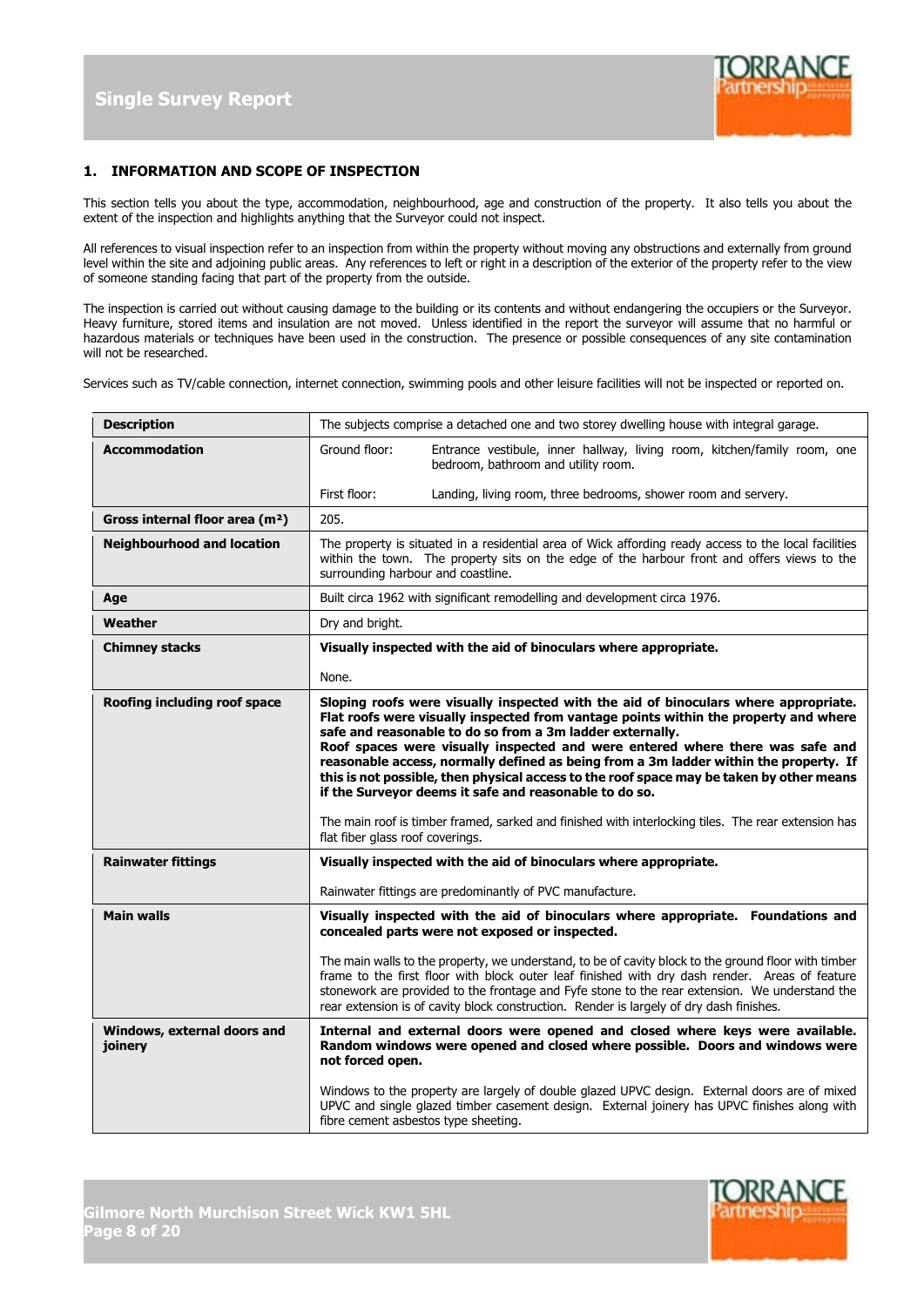

| <b>External decorations</b>                     | <b>Visually inspected.</b>                                                                                                                                                                                                                                                                                                                                                                                                                                                                                                         |
|-------------------------------------------------|------------------------------------------------------------------------------------------------------------------------------------------------------------------------------------------------------------------------------------------------------------------------------------------------------------------------------------------------------------------------------------------------------------------------------------------------------------------------------------------------------------------------------------|
|                                                 | External decoration has localised paint and stain finishes.                                                                                                                                                                                                                                                                                                                                                                                                                                                                        |
| <b>Conservatories/porches</b>                   | <b>Visually inspected.</b>                                                                                                                                                                                                                                                                                                                                                                                                                                                                                                         |
|                                                 | None.                                                                                                                                                                                                                                                                                                                                                                                                                                                                                                                              |
| <b>Communal areas</b>                           | Circulation areas visually inspected.                                                                                                                                                                                                                                                                                                                                                                                                                                                                                              |
|                                                 | None.                                                                                                                                                                                                                                                                                                                                                                                                                                                                                                                              |
| <b>Garages and permanent</b><br>outbuildings    | <b>Visually inspected.</b>                                                                                                                                                                                                                                                                                                                                                                                                                                                                                                         |
|                                                 | A double glazed UPVC free-standing sunroom/conservatory is provided to the rear of the property.<br>This is provided with double glazed UPVC windows and doors with a polycarbonate pitched roof<br>covering. The lower walls are to Fyfe stone. A further timber shed is provided in the garden<br>grounds.                                                                                                                                                                                                                       |
|                                                 | Integral garage of block construction is provided, accessed from the utility room.                                                                                                                                                                                                                                                                                                                                                                                                                                                 |
| <b>Outside areas and boundaries</b>             | <b>Visually inspected.</b>                                                                                                                                                                                                                                                                                                                                                                                                                                                                                                         |
|                                                 | Areas of walled garden are provided to the front, side and rear which are landscaped and bounded<br>by masonry walls.                                                                                                                                                                                                                                                                                                                                                                                                              |
| <b>Ceilings</b>                                 | Visually inspected from floor level.                                                                                                                                                                                                                                                                                                                                                                                                                                                                                               |
|                                                 | Ceilings are of plaster and plasterboard design.                                                                                                                                                                                                                                                                                                                                                                                                                                                                                   |
| <b>Internal walls</b>                           | Visually inspected from floor level. Using a moisture meter, walls were randomly tested<br>for dampness, where considered appropriate.<br>Internal walls are of plaster and plasterboard design.                                                                                                                                                                                                                                                                                                                                   |
| <b>Floors including sub-floors</b>              | Surfaces of exposed floors were visually inspected. No carpets or floor coverings were<br>lifted.<br>Sub-floor areas were inspected only to the extent visible from a readily accessible and<br>unfixed hatch by way of an inverted "head and shoulders" inspection at the access<br>point.<br>Physical access to the sub-floor area may be taken if the Surveyor deems it safe and<br>reasonable to do so and subject to a minimum clearance of 1m between the floor joists<br>and the solum as determined from the access hatch. |
|                                                 | Flooring appears to be of suspended timber and concrete construction.                                                                                                                                                                                                                                                                                                                                                                                                                                                              |
| <b>Internal joinery and kitchen</b><br>fittings | Built-in cupboards were looked into but no stored items were moved.<br>Kitchen units were visually inspected excluding appliances.                                                                                                                                                                                                                                                                                                                                                                                                 |
|                                                 | Internal joinery finishes are consistent with the property's age and type. The kitchen is provided<br>with fitted units and work surfaces, largely to the property's extension.                                                                                                                                                                                                                                                                                                                                                    |
| <b>Chimney breasts and</b>                      | Visually inspected. No testing of the flues or fittings was carried out.                                                                                                                                                                                                                                                                                                                                                                                                                                                           |
| fireplaces                                      | False chimneys/fireplaces are provided to both the living room and family kitchen room.                                                                                                                                                                                                                                                                                                                                                                                                                                            |
| <b>Internal decorations</b>                     | <b>Visually inspected.</b>                                                                                                                                                                                                                                                                                                                                                                                                                                                                                                         |
|                                                 | Internal decoration comprises of paint, wallpaper, varnish and stain finishes consistent with the<br>property's age and style.                                                                                                                                                                                                                                                                                                                                                                                                     |
| <b>Cellars</b>                                  | Visually inspected where there was safe and purpose-built access.                                                                                                                                                                                                                                                                                                                                                                                                                                                                  |
|                                                 | None.                                                                                                                                                                                                                                                                                                                                                                                                                                                                                                                              |
| <b>Electricity</b>                              | Accessible parts of the wiring were visually inspected without removing fittings. No<br>tests whatsoever were carried out to the system or appliances. Visual inspection does<br>not assess any services to make sure they work properly and efficiently and meet<br>modern standards. If any services are turned off the Surveyor will report this in the<br>Report and will not turn them on.                                                                                                                                    |
|                                                 | Mains supply. The electric switchgear and meter are located in the entrance vestibule at low level.                                                                                                                                                                                                                                                                                                                                                                                                                                |

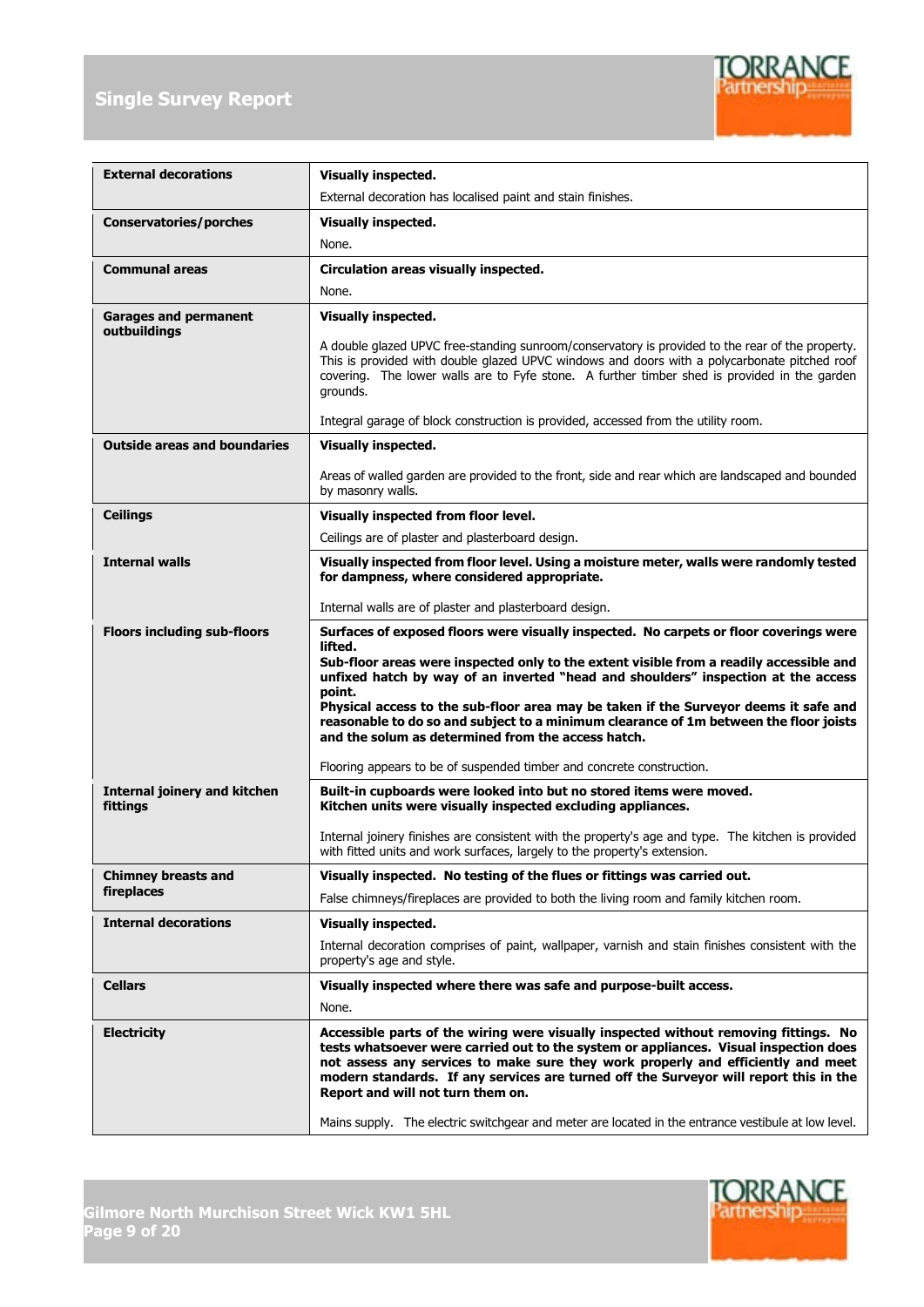

| Gas                            | Accessible parts of the system were visually inspected without removing fittings. No<br>tests whatsoever were carried out to the system or appliances. Visual inspection does<br>not assess any services to make sure they work properly and efficiently and meet<br>modern standards. If any services are turned off the Surveyor will report this in the<br>report and will not turn them on.<br>Mains supply.                                                                                                                                                                                                                                                              |
|--------------------------------|-------------------------------------------------------------------------------------------------------------------------------------------------------------------------------------------------------------------------------------------------------------------------------------------------------------------------------------------------------------------------------------------------------------------------------------------------------------------------------------------------------------------------------------------------------------------------------------------------------------------------------------------------------------------------------|
| Water, plumbing and            | Visual inspection of the accessible pipework, water tanks, cylinders and fittings                                                                                                                                                                                                                                                                                                                                                                                                                                                                                                                                                                                             |
| bathroom fittings              | without removing any insulation. No tests whatsoever were carried out to the system<br>or appliances.                                                                                                                                                                                                                                                                                                                                                                                                                                                                                                                                                                         |
|                                | Mains supply. The plumbing installation appears to be of PVC and copper pipework. Bathroom<br>and shower room fittings are of mixed eras.                                                                                                                                                                                                                                                                                                                                                                                                                                                                                                                                     |
| <b>Heating and hot water</b>   | Accessible parts of the system were visually inspected apart from communal systems,<br>which were not inspected. No tests whatsoever were carried out to the system or<br>appliances.                                                                                                                                                                                                                                                                                                                                                                                                                                                                                         |
|                                | Heating is by way of a gas boiler located in the garage.  This supplies water filled radiators and<br>provides the hot water to the cylinder adjacent in the garage. This is supplemented by an electric<br>immersion.                                                                                                                                                                                                                                                                                                                                                                                                                                                        |
| <b>Drainage</b>                | Drainage covers etc were not lifted. Neither drains nor drainage systems were tested.                                                                                                                                                                                                                                                                                                                                                                                                                                                                                                                                                                                         |
|                                | Connected, we assume, to the public sewer.                                                                                                                                                                                                                                                                                                                                                                                                                                                                                                                                                                                                                                    |
| Fire, smoke and burglar alarms | Visually inspected. No tests whatsoever were carried out to the system or appliances.                                                                                                                                                                                                                                                                                                                                                                                                                                                                                                                                                                                         |
|                                | Mains smoke detection was noted.                                                                                                                                                                                                                                                                                                                                                                                                                                                                                                                                                                                                                                              |
|                                | Fire Safety legislation effective from February 2022 requires a smoke alarm to be installed in the<br>room most frequently used for living purposes and in every circulation space on each floor. A heat<br>detecting alarm must be installed in every kitchen area and all smoke and heat alarms must be<br>ceiling mounted and interlinked. Where there is a carbon-fuelled appliance, e.g. central heating<br>boiler, open fire, wood burning stove, etc a carbon monoxide detector is also required. The<br>purchaser(s) should appraise themselves of the requirements of this legislation and engage with<br>appropriately accredited contractors to ensure compliance. |

#### **Any additional limits to inspection**

Access throughout the property was restricted due to floor coverings, furnishings and belongings. Stored items (particularly in cupboards) have not been moved. No access was gained to any sub floor areas. There are no fixed crawl boards to the roof void areas. Roof inspection was limited to head and shoulders.

All properties built prior to the year 2000 may contain asbestos in one or more of its components or fittings. It is impossible to identify without a test. It is beyond the scope of this inspection to test for asbestos and future occupants should be advised that if they have any concerns then they should ask a specialist to undertake an appropriate test.

We have not made checks to ascertain whether the property lies within a Radon area. Further advice should be sought from the National Radiological Protection Board.

We have not been able to ascertain whether safety glass has been installed to glazing where required.

No checks have been made with regard to flood risk.

We have not carried out an inspection for Japanese Knotweed or other invasive plant species and unless otherwise stated for the purposes of this report we have assumed that there is no Japanese Knotweed or other invasive plant species within the boundaries of the property or in neighbouring properties. The identification of Japanese Knotweed or other invasive plant species should be made by a Specialist Contractor.

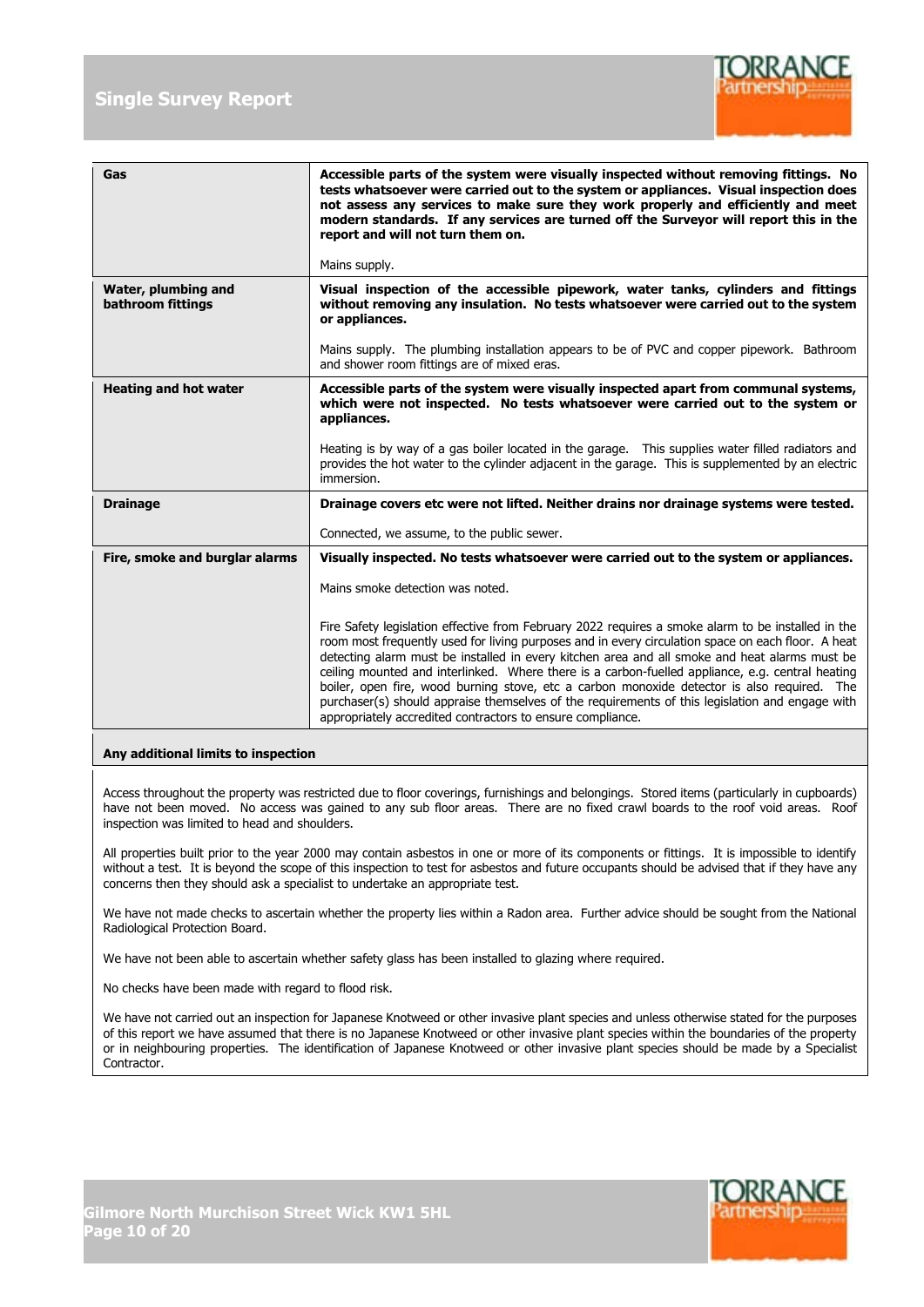

# Sectional Diagram showing elements of a typical house



Reference may be made in this report to some or all of the above component parts of the property. This diagram may assist you in locating and understanding these items.



<sup>(40)</sup> Hot water tank

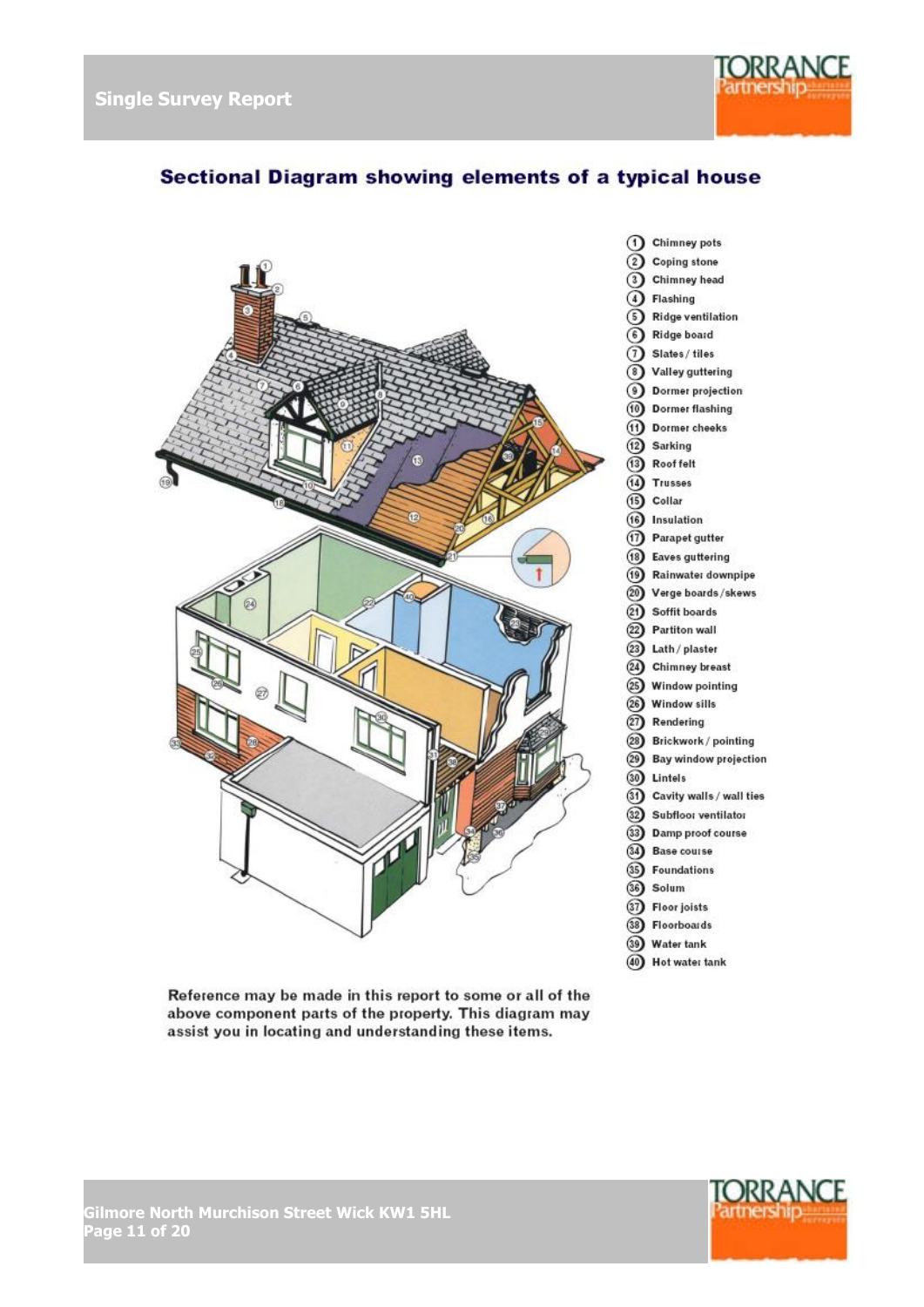

#### **2. CONDITION**

This section identifies problems and tells you about the urgency of any repairs by using one of the following 3 categories.

| Category 3                                                                                                                                                                                                            | Category 2                                                                             | Category 1                               |
|-----------------------------------------------------------------------------------------------------------------------------------------------------------------------------------------------------------------------|----------------------------------------------------------------------------------------|------------------------------------------|
| Urgent repairs or replacement are needed<br>now. Failure to deal with them may cause<br>problems to other parts of the property or<br>cause a safety hazard. Estimates for<br>repairs or replacements are needed now. | Repairs or replacement requiring future<br>attention, but estimates are still advised. | No immediate action or repair is needed. |

| <b>Structural movement</b> |                                                                                                                                                                                                                  |
|----------------------------|------------------------------------------------------------------------------------------------------------------------------------------------------------------------------------------------------------------|
| <b>Repair Category</b>     |                                                                                                                                                                                                                  |
| <b>Notes</b>               | Evidence of minor settlement/movement cracking was noted. On the basis of a single visit this is considered to<br>be of longstanding. Localised attention and repair will be necessary as appropriate in future. |

| Dampness, rot and infestation |                                                                       |
|-------------------------------|-----------------------------------------------------------------------|
| <b>Repair Category</b>        |                                                                       |
| <b>Notes</b>                  | No evidence of damp, rot or infestation was noted to areas inspected. |

|                        | <b>Chimney stacks</b> |
|------------------------|-----------------------|
| <b>Repair Category</b> | N/A                   |
| <b>Notes</b>           |                       |

| Roofing including roof space |                                                                                                                                                                                                                                                                                                                  |
|------------------------------|------------------------------------------------------------------------------------------------------------------------------------------------------------------------------------------------------------------------------------------------------------------------------------------------------------------|
| <b>Repair Category</b>       |                                                                                                                                                                                                                                                                                                                  |
| <b>Notes</b>                 | Roof coverings show signs of normal weathering. Flat roof coverings have been replaced in the more recent past.<br>It should be noted that flat roof coverings have a limited life and can be prone to sudden failure. Some slight<br>ponding was noted to fibre glass roof coverings at the time of inspection. |

| <b>Rainwater fittings</b> |                                                                                                                                                                                   |
|---------------------------|-----------------------------------------------------------------------------------------------------------------------------------------------------------------------------------|
| <b>Repair Category</b>    |                                                                                                                                                                                   |
| <b>Notes</b>              | Rainwater goods show signs of normal weathering and wear and tear.<br>It should be noted that a full assessment of the rainwater fittings can only be made during heavy rainfall. |



٦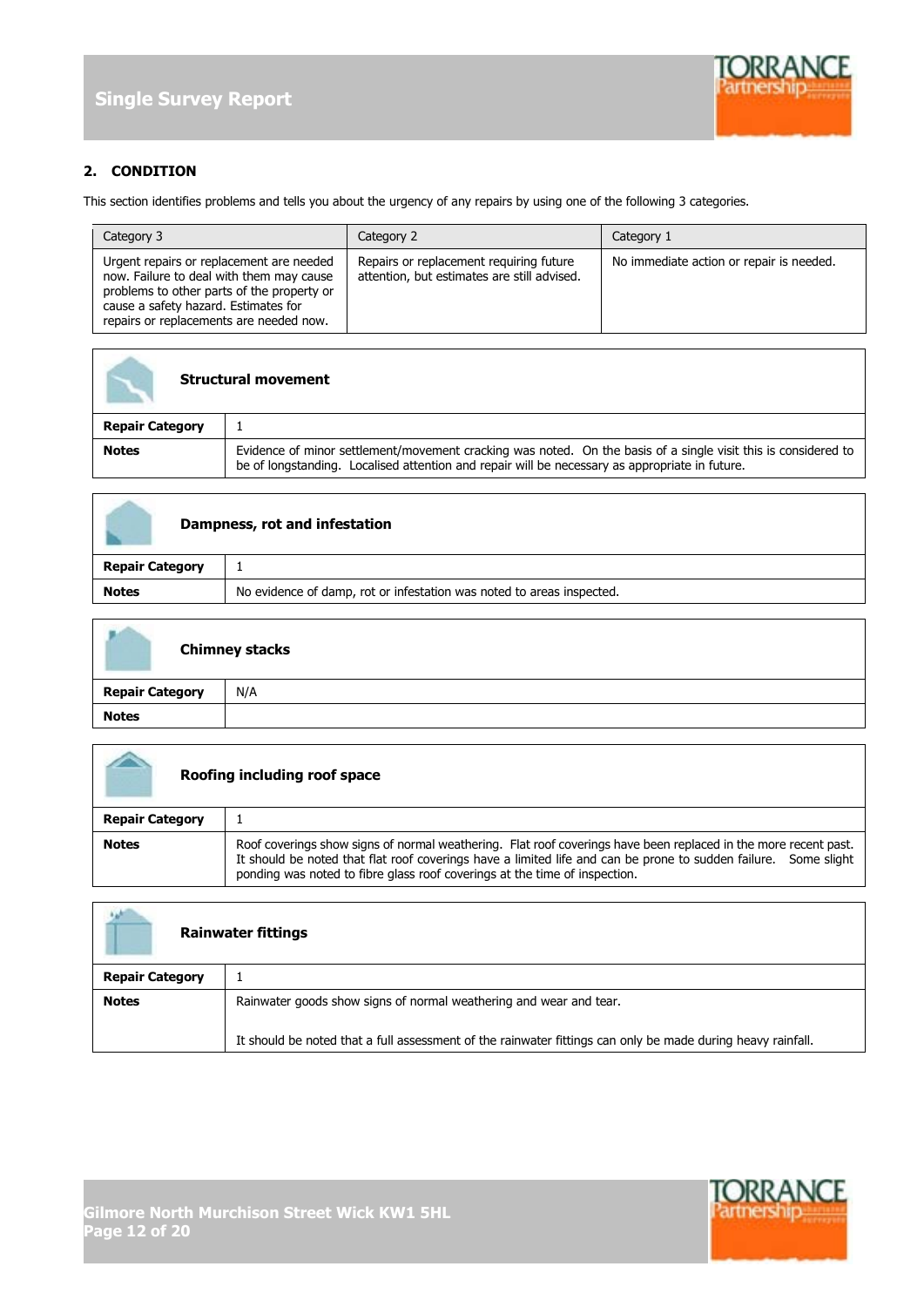F

Г



| Main walls             |                                                                                                                                                                                                                                                                                                                                                                                                                                                   |
|------------------------|---------------------------------------------------------------------------------------------------------------------------------------------------------------------------------------------------------------------------------------------------------------------------------------------------------------------------------------------------------------------------------------------------------------------------------------------------|
| <b>Repair Category</b> | 2                                                                                                                                                                                                                                                                                                                                                                                                                                                 |
| <b>Notes</b>           | Main walls show signs of normal weathering. Corrosion was noted to sections of the Catnic metal lintels,<br>particularly to the property's frontage. We understand the current owners plan to have further attention and<br>redecoration works carried out to these areas of metalwork. Some localised movement to masonry work was also<br>noted adjacent to the ground floor bedroom window. Further attention and resealing will be necessary. |

| Windows, external doors and joinery |                                                                                                                                                                                                                                                                                                                                                                                                                                                                                                                                    |
|-------------------------------------|------------------------------------------------------------------------------------------------------------------------------------------------------------------------------------------------------------------------------------------------------------------------------------------------------------------------------------------------------------------------------------------------------------------------------------------------------------------------------------------------------------------------------------|
| <b>Repair Category</b>              |                                                                                                                                                                                                                                                                                                                                                                                                                                                                                                                                    |
| <b>Notes</b>                        | Windows and doors are largely of age to the property showing signs of normal weathering and discolouration in<br>parts. Mainly due to the property's exposed location. We note some of the external joinery is of fibre cement<br>type materials. Further checks with regard to asbestos content will be necessary prior to future works.<br>We assume replacement windows and/or doors have been installed in line with relevant regulations and quidelines.<br>We would point out that we have not tested all windows and doors. |

| <b>External decorations</b> |                                                               |
|-----------------------------|---------------------------------------------------------------|
| <b>Repair Category</b>      |                                                               |
| <b>Notes</b>                | External decoration will require ongoing attention in future. |

| <b>Conservatories/porches</b> |     |
|-------------------------------|-----|
| <b>Repair Category</b>        | N/A |
| <b>Notes</b>                  |     |

| <b>Communal areas</b>  |     |
|------------------------|-----|
| <b>Repair Category</b> | N/A |
| <b>Notes</b>           |     |

| Garages and permanent outbuildings |                                                                                                                                                  |
|------------------------------------|--------------------------------------------------------------------------------------------------------------------------------------------------|
| <b>Repair Category</b>             |                                                                                                                                                  |
| <b>Notes</b>                       | Outbuildings show signs of normal weathering. A small number of double glazed units were noted to have failed<br>to the sun lounge/conservatory. |

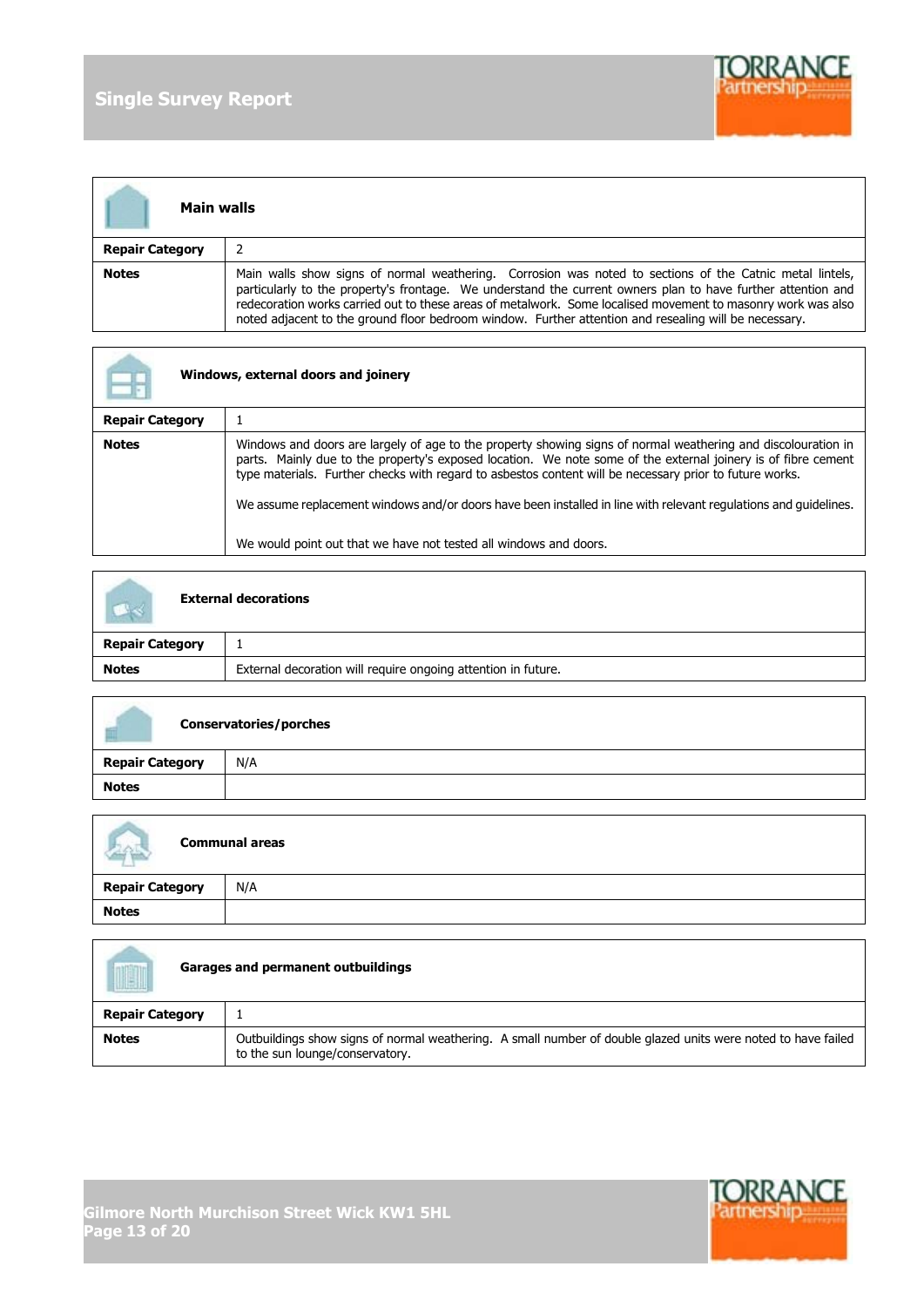# **Single Survey Report**



| <b>Outside areas and boundaries</b> |                                                                         |
|-------------------------------------|-------------------------------------------------------------------------|
| <b>Repair Category</b>              |                                                                         |
| <b>Notes</b>                        | Outside areas will require ongoing attention and maintenance in future. |

| <b>Ceilings</b>        |                                    |
|------------------------|------------------------------------|
| <b>Repair Category</b> | л.                                 |
| <b>Notes</b>           | No significant defects were noted. |

| <b>Internal walls</b>  |                                    |
|------------------------|------------------------------------|
| <b>Repair Category</b> | ÷.                                 |
| <b>Notes</b>           | No significant defects were noted. |

| <b>Floors including sub-floors</b> |                                                                                                                                                                                                  |
|------------------------------------|--------------------------------------------------------------------------------------------------------------------------------------------------------------------------------------------------|
| <b>Repair Category</b>             |                                                                                                                                                                                                  |
| <b>Notes</b>                       | No significant defects were noted.                                                                                                                                                               |
|                                    | It is not unusual to discover areas of past water spillage when floor coverings are removed in kitchen and bathroom<br>compartments, revealing the need for further repair and maintenance work. |

| $\overline{a}$<br><b>Internal joinery and kitchen fittings</b> |                                                                                                                 |
|----------------------------------------------------------------|-----------------------------------------------------------------------------------------------------------------|
| <b>Repair Category</b>                                         |                                                                                                                 |
| <b>Notes</b>                                                   | Further updating of internal joinery and kitchen fittings could be considered to personal preference in future. |

| <b>Chimney breasts and fireplaces</b><br>$\Box$ |     |
|-------------------------------------------------|-----|
| <b>Repair Category</b>                          | N/A |
| <b>Notes</b>                                    |     |

| <b>Internal decorations</b> |                                                                                                                  |
|-----------------------------|------------------------------------------------------------------------------------------------------------------|
| <b>Repair Category</b>      |                                                                                                                  |
| <b>Notes</b>                | Internal decoration is in fair condition. Further updating to personal preference could be considered in future. |



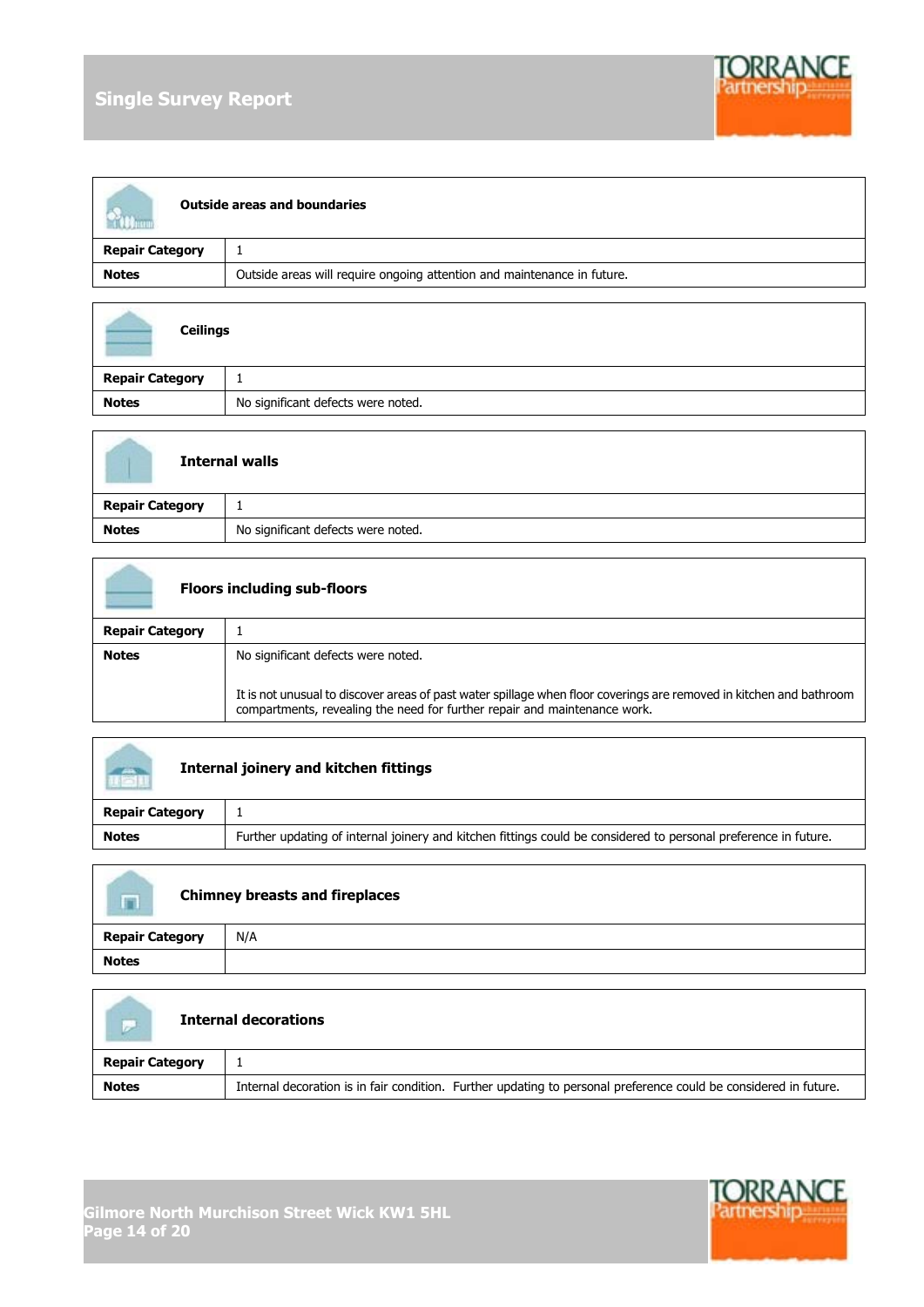# **Single Survey Report**



| <b>Cellars</b>         |     |
|------------------------|-----|
| <b>Repair Category</b> | N/A |
| <b>Notes</b>           |     |

| <b>Electricity</b><br>Ľ. |                                                                                                                                                                                                                                                                                                                              |
|--------------------------|------------------------------------------------------------------------------------------------------------------------------------------------------------------------------------------------------------------------------------------------------------------------------------------------------------------------------|
| <b>Repair Category</b>   |                                                                                                                                                                                                                                                                                                                              |
| <b>Notes</b>             | The electrical system appears of a modern pattern. No recent electrical testing was noted.                                                                                                                                                                                                                                   |
|                          | The Institution of Engineering and Technology recommends that inspection and testing is undertaken at least<br>every 10 years and on change of occupancy. It should be appreciated that only the most recently constructed or<br>rewired properties will have installations which fully comply with present IET regulations. |

| Gas                    |                                                                                                                 |
|------------------------|-----------------------------------------------------------------------------------------------------------------|
| <b>Repair Category</b> |                                                                                                                 |
| <b>Notes</b>           | We assume the gas installation has been installed in line with relevant standards and guidance of the supplier. |

| ī-<br>Water, plumbing and bathroom fittings |                                                                                                                                                                                    |  |  |  |
|---------------------------------------------|------------------------------------------------------------------------------------------------------------------------------------------------------------------------------------|--|--|--|
| <b>Repair Category</b>                      |                                                                                                                                                                                    |  |  |  |
| <b>Notes</b>                                | No significant defects were noted. Further updating of shower room fittings could be considered to personal<br>preference in future. These were noted to be of a coloured pattern. |  |  |  |
|                                             | Ongoing checks should be made to plumbing fitments and sealants. Failure of seals can result in dampness and<br>decay to adjoining/underlying areas.                               |  |  |  |

|                        | <b>Heating and hot water</b>                                                                                                                                                                  |
|------------------------|-----------------------------------------------------------------------------------------------------------------------------------------------------------------------------------------------|
| <b>Repair Category</b> |                                                                                                                                                                                               |
| <b>Notes</b>           | We note the heating system is of a modern standard pattern and that routine servicing has been carried out in<br>the past. We assume that certification can be made available as appropriate. |
|                        | We assume the heating and hot water appliances have been installed and maintained in line with the<br>manufacturer's quidelines.                                                              |

| F-<br><b>Drainage</b>  |                                    |
|------------------------|------------------------------------|
| <b>Repair Category</b> | ∸                                  |
| <b>Notes</b>           | No significant defects were noted. |

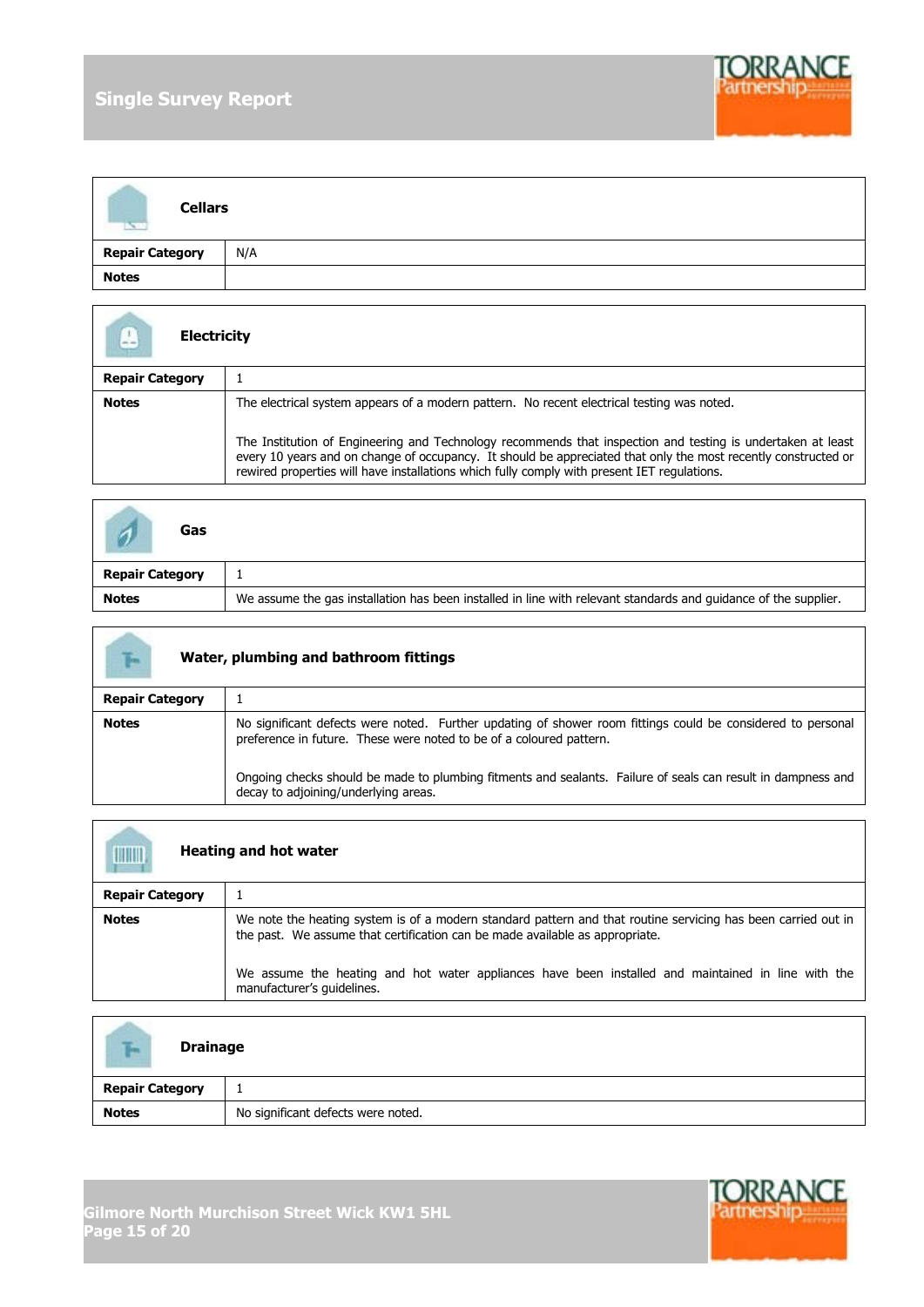

Set out below is a summary of the condition of the property which is provided for reference only. You should refer to the comments above for detailed information.

|                                       | Structural movement                   | 1            | Repair Categories                                                        |
|---------------------------------------|---------------------------------------|--------------|--------------------------------------------------------------------------|
|                                       | Dampness, rot and infestation         | 1            |                                                                          |
|                                       | Chimney stacks                        | N/A          | Category 3                                                               |
|                                       | Roofing including roof space          | 1            | Urgent repairs or replacement are                                        |
|                                       | Rainwater fittings                    | 1            | needed now. Failure to deal with<br>them may cause problems to other     |
|                                       | Main walls                            | 2            | parts of the property or cause a<br>safety hazard. Estimates for repairs |
| Ê                                     | Windows, external doors and joinery   | $\mathbf{1}$ | or replacements are needed now.                                          |
| $\bullet$                             | <b>External decorations</b>           | $\mathbf{1}$ |                                                                          |
|                                       | Conservatories/porches                | N/A          |                                                                          |
| $\Omega$                              | Communal areas                        | N/A          |                                                                          |
|                                       | Garages and permanent outbuildings    | $\mathbf{1}$ |                                                                          |
|                                       | Outside areas and boundaries          | 1            | Category 2                                                               |
|                                       | Ceilings                              | 1            | Repairs or replacement requiring<br>future attention, but estimates are  |
|                                       | Internal walls                        | 1            | still advised.                                                           |
|                                       | Floors including sub-floors           | 1            |                                                                          |
| $\overline{a}$                        | Internal joinery and kitchen fittings | 1            |                                                                          |
| $\sqrt{2}$                            | Chimney breasts and fireplaces        | N/A          |                                                                          |
| $\overline{P}$                        | Internal decorations                  | 1            |                                                                          |
|                                       | Cellars                               | N/A          |                                                                          |
| $\begin{array}{c} \hline \end{array}$ | Electricity                           | 1            |                                                                          |
| $\boldsymbol{\mathcal{J}}$            | Gas                                   | 1            | Category 1                                                               |
| $\mathbb{R}$                          | Water, plumbing and bathroom fittings | $\mathbf{1}$ | No immediate action or repair is<br>needed.                              |
| $\overline{\mathbb{H}}$               | Heating and hot water                 | 1            |                                                                          |
| $\mathbb{H}$                          | Drainage                              | 1            |                                                                          |

#### **Remember**

The cost of repairs may influence the amount someone is prepared to pay for the property. We recommend that relevant estimates and reports are obtained in your own name.

#### **Warning**

If left unattended, even for a relatively short period, Category 2 repairs can rapidly develop into more serious Category 3 repairs. The existence of Category 2 or Category 3 repairs may have an adverse effect on marketability, value and the sale price ultimately achieved for the property. This is particularly true during slow market conditions where the effect can be considerable.

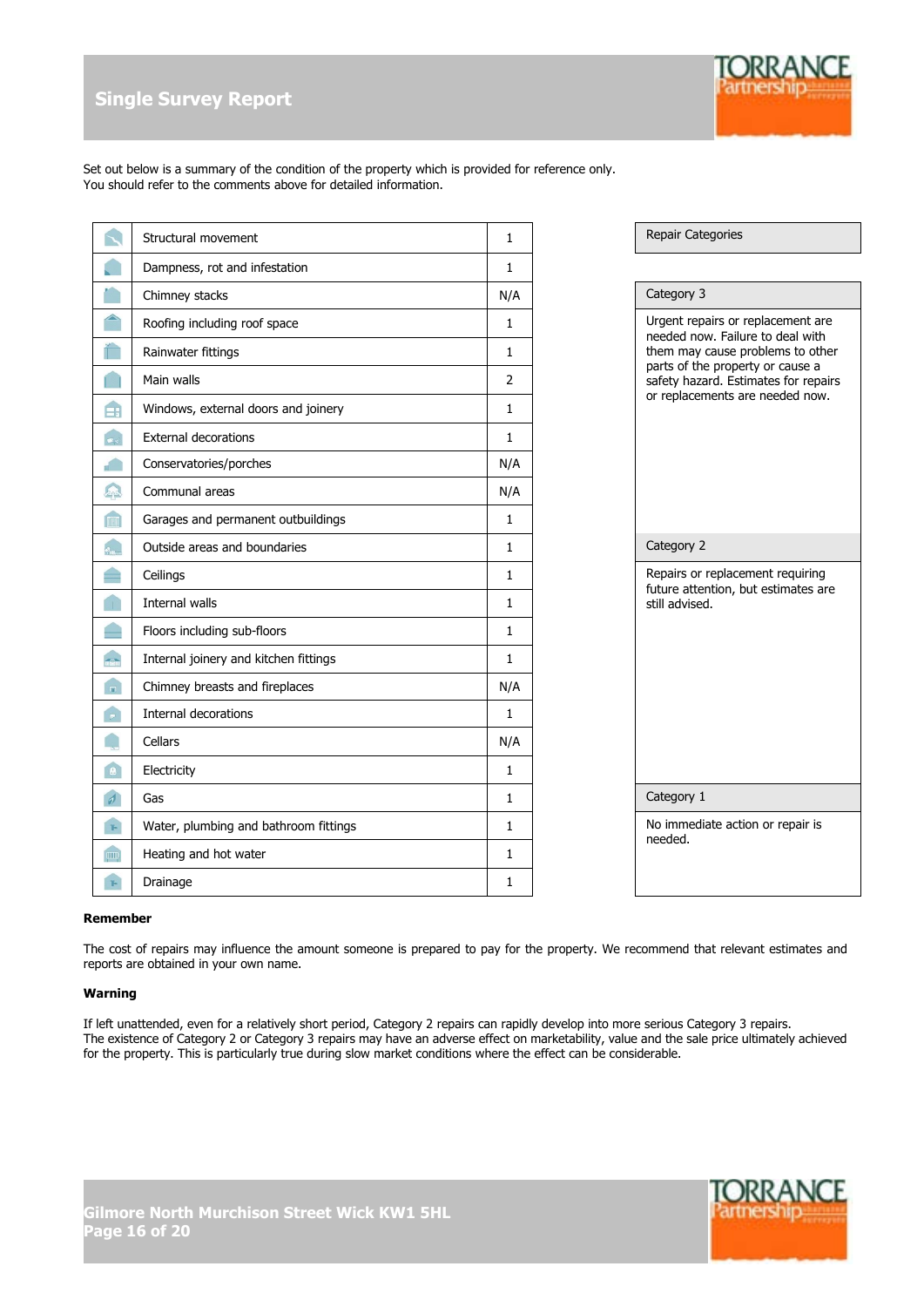

#### **3. ACCESSIBILITY INFORMATION**

#### **Guidance Notes on Accessibility Information**

Three steps or fewer to a main entrance door of the property: In flatted developments the 'main entrance' would be the flat's own entrance door, not the external door to the communal stair. The 'three steps or fewer' are counted from external ground level to the flat's entrance door. Where a lift is present, the count is based on the number of steps climbed when using the lift.

Unrestricted parking within 25 metres: For this purpose, 'unrestricted parking' includes parking available by means of a parking permit. Restricted parking includes - parking that is subject to parking restrictions, as indicated by the presence of solid yellow, red or white lines at the edge of the road or by a parking control sign, parking meters or other coin-operated machines.

| $\mathbf{1}$   | Which floor(s) is the living accommodation on?                                    | Ground and first |
|----------------|-----------------------------------------------------------------------------------|------------------|
| $\overline{2}$ | Are there three steps or fewer to a main entrance door of the property?           | Yes              |
| 3              | Is there a lift to the main entrance door of the property?                        | No               |
| $\overline{4}$ | Are all door openings greater than 750mm?                                         | No               |
| 5              | Is there a toilet on the same level as the living room and kitchen?               | Yes              |
| 6              | Is there a toilet on the same level as the bedroom?                               | Yes              |
| 7              | Are all rooms on the same level with no internal steps or stairs?                 | No               |
| 8              | Is the unrestricted parking within 25 metres of an entrance door to the building? | Yes              |

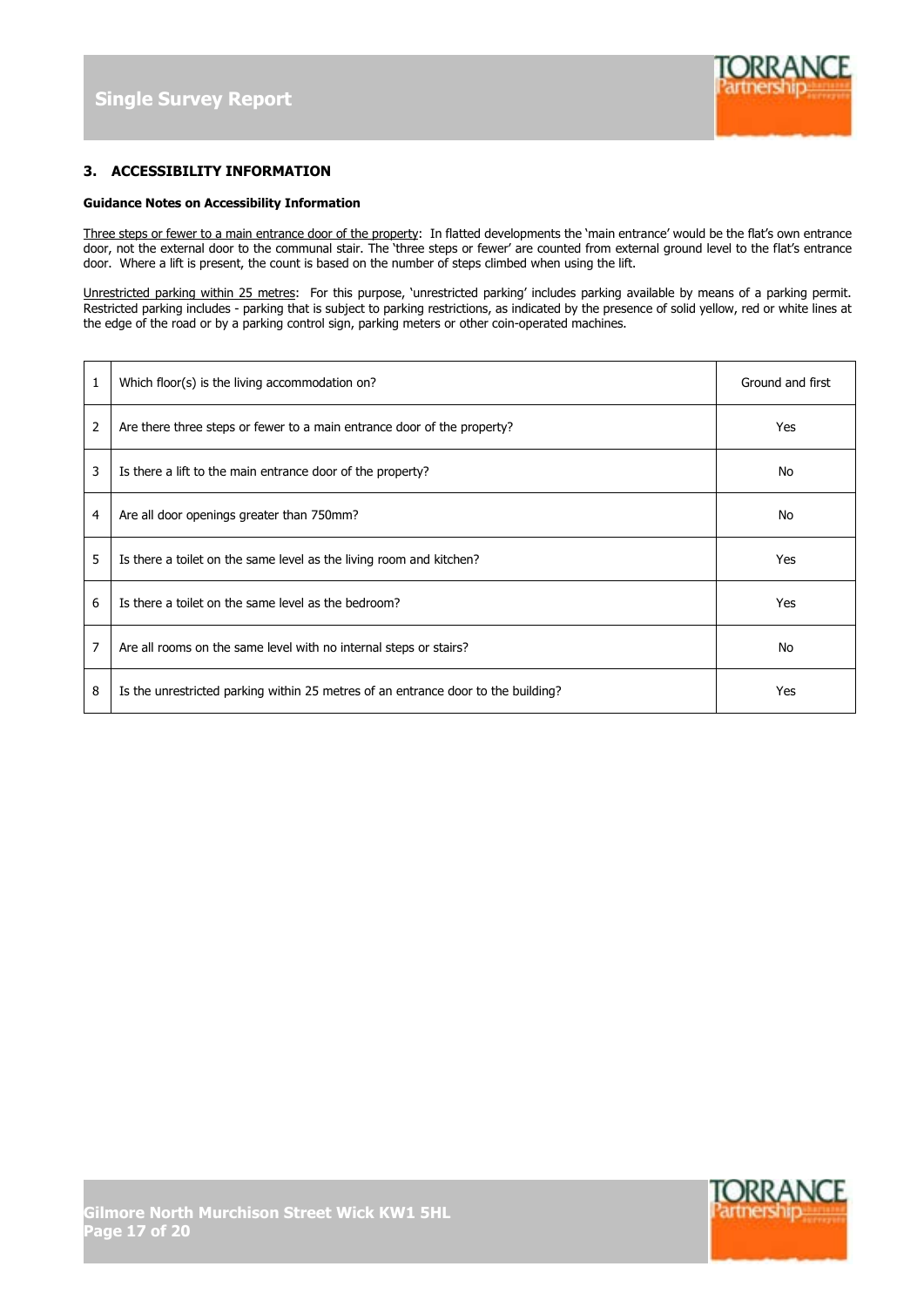

#### **4. VALUATION AND CONVEYANCER ISSUES**

This section highlights information that should be checked with a solicitor or licensed conveyancer. It also gives an opinion of market value and an estimated re-instatement cost for insurance purposes.

#### **Matters for a solicitor or licensed conveyancer**

We assume a clear Property Enquiry Certificate shall be provided in due course and that the property has a clear Title. We further assume that any necessary statutory consents for the property in its current state are in place. If any works did require consent, then it has been assumed they meet the standards required by the Building Regulations or are exempt.

The Solicitor must also ensure that any prospective purchaser fully understands the nature, criteria and basis of a Home Report and in particular what a Home Report is and what it is not (an exhaustive Condition Report) and this should be done before any prospective purchaser makes an offer for this property based on the content of this report. If the Solicitor or purchaser requires any clarification in relation to this, they must contact the surveyor or familiarise themselves with the nature and criteria of this type of report.

It should be checked/confirmed that the tenure is absolute ownership and that there are no unduly onerous conditions or restrictive servitudes contained in the Title.

Advice should be sought with regard to the exact extent of ground pertaining to the subjects.

#### **Estimated re-instatement cost for insurance purposes**

£575,000

This figure is an opinion of an appropriate sum for which the property and garage should be insured against total destruction on a reinstatement basis assuming reconstruction of the property in its existing design and materials. Furnishings and fittings have not been included. No allowance has been included for inflation during the insurance period or during reconstruction and no allowance has been made for VAT, other than on professional fees. Further discussion with your insurers is advised. The figure should be reviewed annually and in the light of any future alterations or additions.

#### **Valuation and market comments**

The market value of the property as described in this report is £270,000 (Two Hundred and Seventy Thousand Pounds).

This figure assumes vacant possession and that the property is unaffected by any adverse planning proposals, onerous burdens, Title restrictions or servitude rights.

The property is of a type for which there tends to be a reasonable demand with the market showing signs of improvement in the more recent past.

Our valuation excludes any adjacent land or pigeon loft, which is on a different title.

| <b>Report Author:</b>            | Keith J Bowman BSc MRICS Registered Valuer        |
|----------------------------------|---------------------------------------------------|
| Firm:                            | Torrance Partnership LLP                          |
| <b>Address:</b>                  | 165 High Street<br>Invergordon<br><b>IV18 0AL</b> |
| <b>Electronically signed by:</b> | Keith J Bowman BSc MRICS Registered Valuer        |
| Date of report:                  | 27th May 2022                                     |

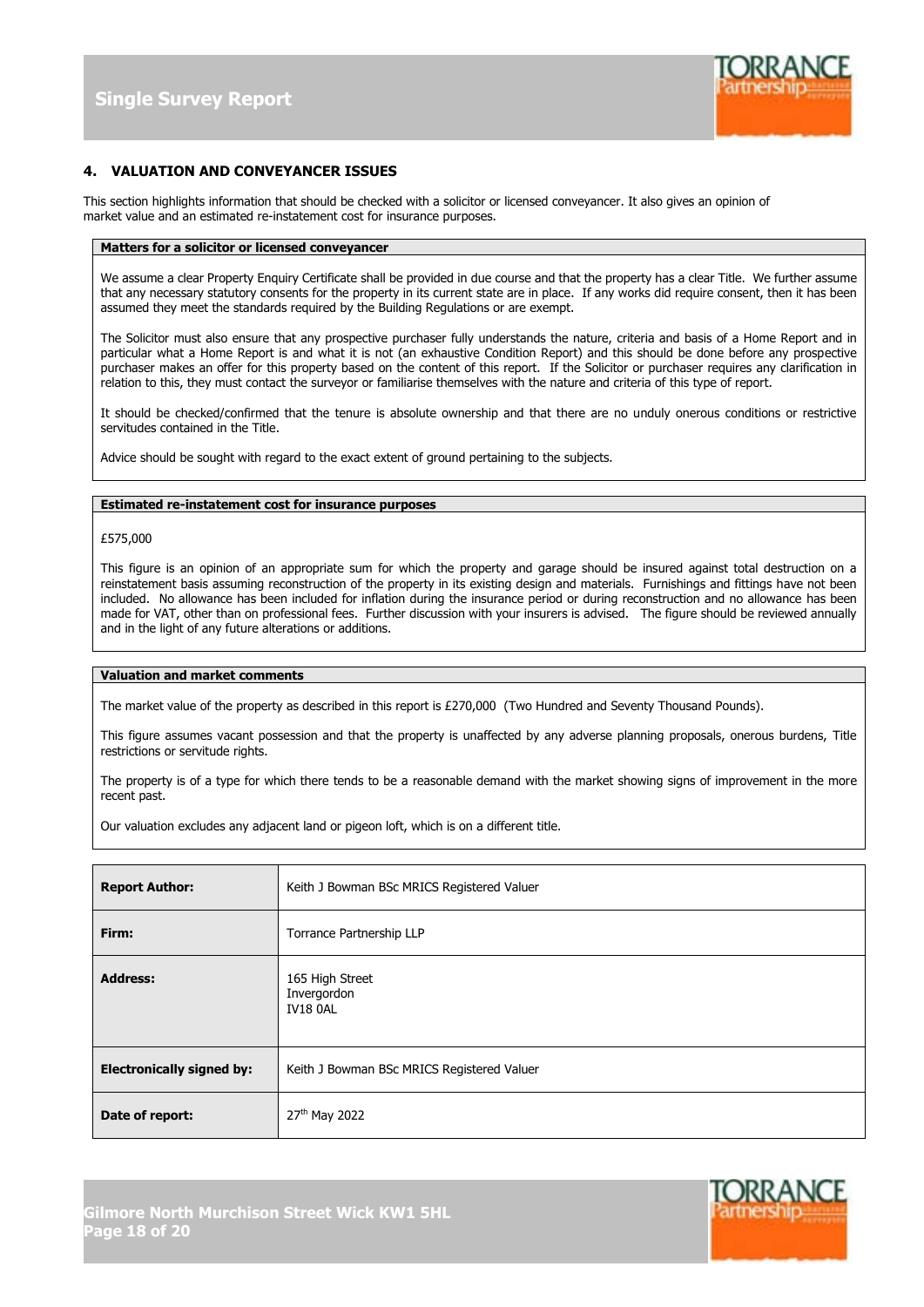# **Mortgage Valuation Report**



| <b>Property Address:</b><br>Seller's Name(s):<br>Date of Inspection:                                                                                                                                                                                                                                                                      | Gilmore, North Murchison Street, Wick, KW1 5HL<br><b>Michael Miller</b><br>24th May 2022 |                             |                                                                |                                           |                                                                          | Ref No: 24705                                                                        |                                                              |
|-------------------------------------------------------------------------------------------------------------------------------------------------------------------------------------------------------------------------------------------------------------------------------------------------------------------------------------------|------------------------------------------------------------------------------------------|-----------------------------|----------------------------------------------------------------|-------------------------------------------|--------------------------------------------------------------------------|--------------------------------------------------------------------------------------|--------------------------------------------------------------|
| <b>Property Details</b>                                                                                                                                                                                                                                                                                                                   |                                                                                          |                             |                                                                |                                           |                                                                          |                                                                                      |                                                              |
| Property Type                                                                                                                                                                                                                                                                                                                             | House<br>Bungalow<br>Flat<br>Maisonette                                                  | $\boxtimes$<br>$\mathbf{L}$ | Detached<br>Semi Detached<br>Mid Terrace<br><b>End Terrace</b> | ⊠<br>$\mathsf{L}$<br>$\blacksquare$<br>ΙI | If Flat/Maisonette<br>Floor of subject property<br>No of floors in block | Purpose Built<br>Converted                                                           |                                                              |
|                                                                                                                                                                                                                                                                                                                                           | Other*                                                                                   |                             | Comments                                                       | *Specify under General                    |                                                                          | No of Flats in block                                                                 |                                                              |
| Type of Construction (*Specify under General Comments)                                                                                                                                                                                                                                                                                    |                                                                                          |                             |                                                                |                                           | Traditional                                                              | ⊠<br>*Non Traditional                                                                |                                                              |
| <u>Tenure</u><br>Absolute Owner<br>⊠                                                                                                                                                                                                                                                                                                      |                                                                                          | Leasehold                   |                                                                | Age                                       |                                                                          | 60 years approximately with extension circa 1976                                     |                                                              |
| <u><b>Accommodation – (specify number of rooms)</b></u><br>Living Rooms 3<br>Gross Floor Area (excluding garages & outbuildings)<br>Garage(s) / Outbuildings<br>Residential Element – greater than 40% Yes $\boxtimes$                                                                                                                    | Bedrooms <sup>4</sup><br>$\overline{3}$                                                  |                             | Kitchens <sup>1</sup><br>No II                                 | Internal                                  | Bathrooms <sup>2</sup><br>205<br>m <sup>2</sup><br>Parking Space<br>Yes  | WCs <sub>0</sub><br>External<br>Garden Yes $\boxtimes$ No $\square$                  | Other 1<br>(Specify in General<br>Remarks)<br>m <sup>2</sup> |
| <b>Construction</b><br>Walls<br>Brick<br>Roof<br>Tile                                                                                                                                                                                                                                                                                     | Stone<br>$\perp$<br>⊠<br>Slate                                                           | Concrete<br>Asphalt         | ×.                                                             | Timber-framed<br>Felt                     | $\mathbf{I}$                                                             | Other (specify in General Remarks) $\boxtimes$<br>Other (specify in General Remarks) |                                                              |
| <b>Subsidence, Settlement and Landslip</b><br>Has the property suffered structural movement?<br>If yes, is this recent or progressive?<br>Is there evidence, history or reason to anticipate subsidence, heave, landslip or flood in<br>the immediate vicinity?<br>If Yes to any of the above, please provide details in General Remarks. |                                                                                          |                             |                                                                |                                           |                                                                          | Yes<br>⊠<br>Yes<br>Yes                                                               | No<br>⊠<br>No<br>$\boxtimes$<br>No                           |
| Services (Based on visual inspection only. If any services appear to be non-mains, please comment on the type and location of                                                                                                                                                                                                             |                                                                                          |                             |                                                                |                                           |                                                                          |                                                                                      |                                                              |
| the supply in General Remarks)<br>Mains $\boxtimes$<br>Drainage<br>Mains $\boxtimes$<br>Gas                                                                                                                                                                                                                                               | Private<br>П<br>Private                                                                  | None<br>$\Box$<br>None      | $\Box$<br>Ш                                                    | Water<br>Electricity                      | ⊠<br>Mains<br>⊠<br>Mains                                                 | Private<br>Private<br>$\perp$                                                        | None<br>L<br>□<br>None                                       |
| <b>Central Heating</b>                                                                                                                                                                                                                                                                                                                    | ⊠<br>Yes                                                                                 | Partial                     | $\Box$                                                         | None $\square$                            | <b>Brief Description</b>                                                 | Gas boiler to radiators                                                              |                                                              |
| Location                                                                                                                                                                                                                                                                                                                                  | <b>Residential Suburb</b><br>Mainly commercial<br>Isolated rural property                | $\Box$<br>$\Box$<br>$\Box$  | Commuter village<br>Other                                      | Residential within town/city              | ⊠<br>$\Box$                                                              | Mixed residential/commercial<br>Remote village<br>(Specify in General Remarks)       | $\Box$<br>□                                                  |
| Roads<br>Made up<br>Adopted                                                                                                                                                                                                                                                                                                               |                                                                                          | ⊠<br>⊠                      | Unmade road<br>Unadopted                                       |                                           | $\blacksquare$<br>□                                                      | Partly completed new road<br>Pedestrian access only                                  | ப<br>□                                                       |

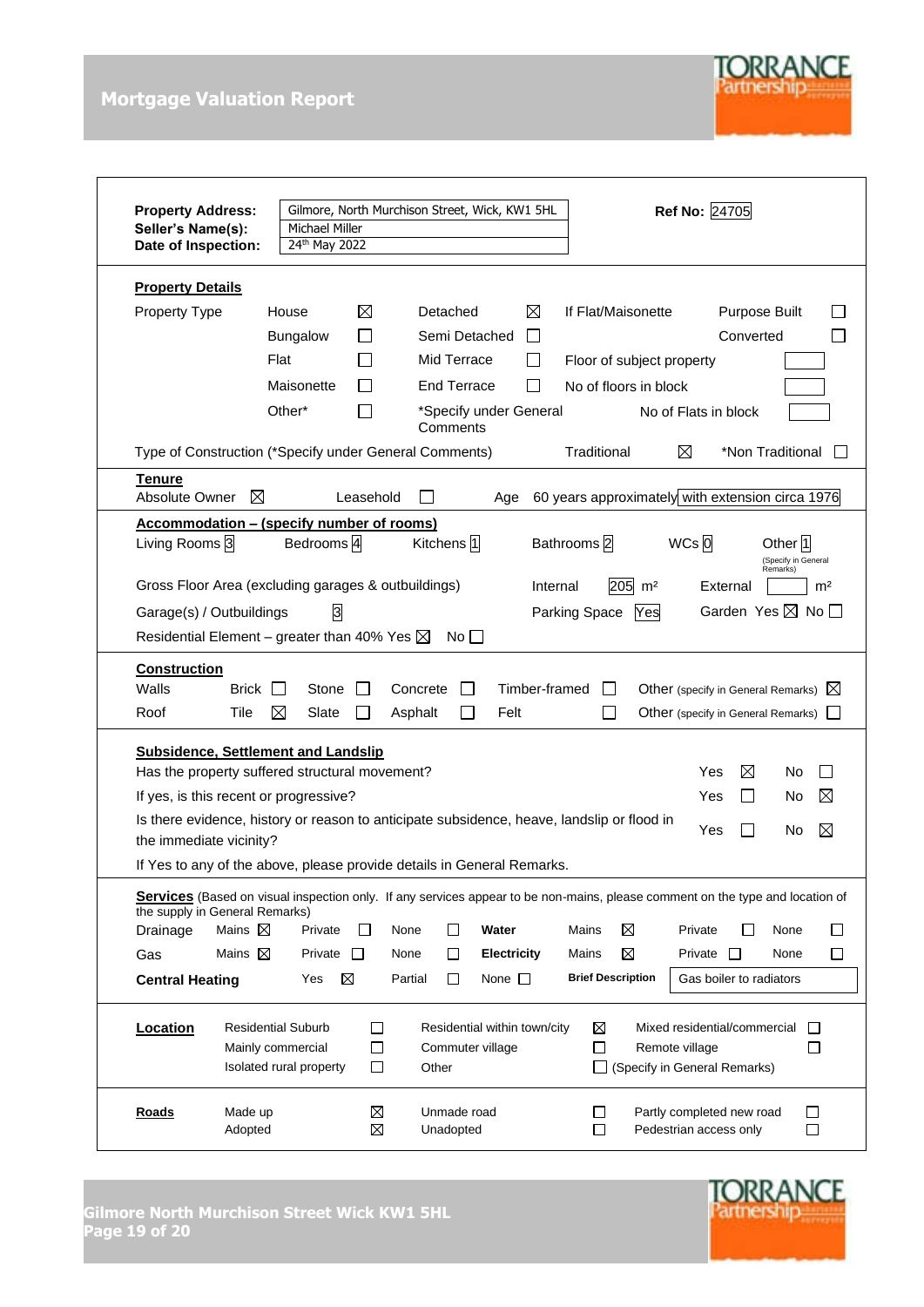

| <b>Planning issues</b><br>Has the property been extended / converted / altered?<br>If yes, please comment in General Remarks                                                                                                                                                                                                                                                           | Yes | ⊠              | No |  |
|----------------------------------------------------------------------------------------------------------------------------------------------------------------------------------------------------------------------------------------------------------------------------------------------------------------------------------------------------------------------------------------|-----|----------------|----|--|
| <b>General Remarks</b>                                                                                                                                                                                                                                                                                                                                                                 |     |                |    |  |
| The subjects comprise a detached one and two storey dwelling house which has undergone significant remodelling circa 1976. We assume<br>all necessary permissions were obtained as appropriate. The property was noted to be in fair condition for it's age and type. Minor points<br>noted can be attended to during routine and general home improvements and maintenance in future. |     |                |    |  |
| Other accommodation - utility room.                                                                                                                                                                                                                                                                                                                                                    |     |                |    |  |
| Other construction - cavity block and timber frame.                                                                                                                                                                                                                                                                                                                                    |     |                |    |  |
|                                                                                                                                                                                                                                                                                                                                                                                        |     |                |    |  |
|                                                                                                                                                                                                                                                                                                                                                                                        |     |                |    |  |
|                                                                                                                                                                                                                                                                                                                                                                                        |     |                |    |  |
|                                                                                                                                                                                                                                                                                                                                                                                        |     |                |    |  |
|                                                                                                                                                                                                                                                                                                                                                                                        |     |                |    |  |
|                                                                                                                                                                                                                                                                                                                                                                                        |     |                |    |  |
| <b>Essential Repairs</b>                                                                                                                                                                                                                                                                                                                                                               |     |                |    |  |
| None                                                                                                                                                                                                                                                                                                                                                                                   |     |                |    |  |
|                                                                                                                                                                                                                                                                                                                                                                                        |     |                |    |  |
|                                                                                                                                                                                                                                                                                                                                                                                        |     |                |    |  |
|                                                                                                                                                                                                                                                                                                                                                                                        |     |                |    |  |
| Estimated cost of essential repairs £<br>Retention recommended Yes    <br>$No$ $\Box$                                                                                                                                                                                                                                                                                                  |     | Amount £       |    |  |
| <b>Comment on Mortgageability</b>                                                                                                                                                                                                                                                                                                                                                      |     |                |    |  |
| The property is considered mortgageable on normal loan terms.                                                                                                                                                                                                                                                                                                                          |     |                |    |  |
|                                                                                                                                                                                                                                                                                                                                                                                        |     |                |    |  |
| <b>Valuations (Assuming Vacant Possession)</b>                                                                                                                                                                                                                                                                                                                                         |     |                |    |  |
| £270,000<br>Market value in present condition                                                                                                                                                                                                                                                                                                                                          |     |                |    |  |
| Market value on completion of essential repairs                                                                                                                                                                                                                                                                                                                                        |     |                |    |  |
| £575,000<br>Insurance Reinstatement value                                                                                                                                                                                                                                                                                                                                              |     |                |    |  |
| (to include the cost of total rebuilding, site clearance, professional fees, ancillary<br>charges plus VAT)                                                                                                                                                                                                                                                                            |     |                |    |  |
| Is a Reinspection necessary?<br>Yes                                                                                                                                                                                                                                                                                                                                                    |     | No $\boxtimes$ |    |  |

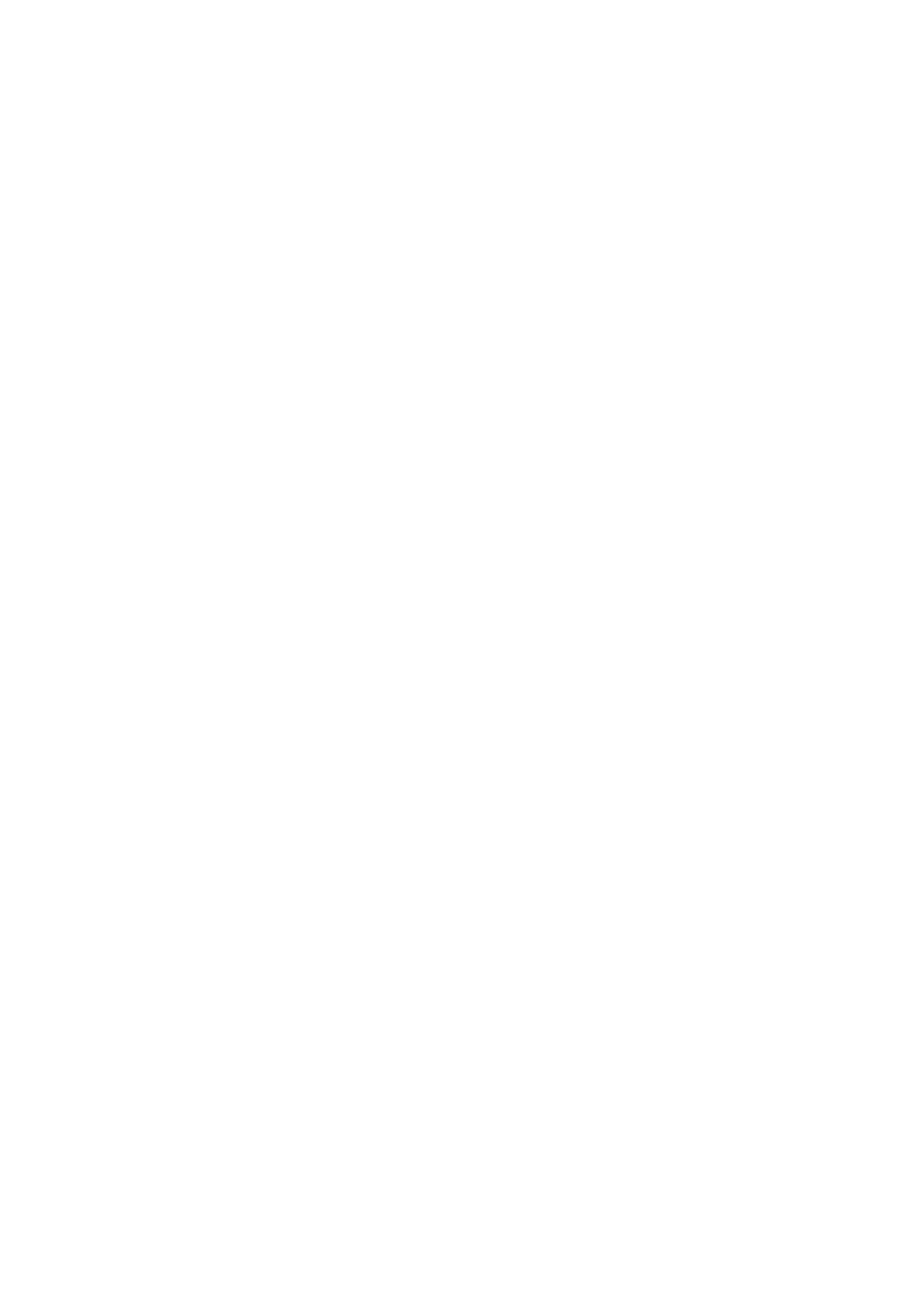

Energy Report

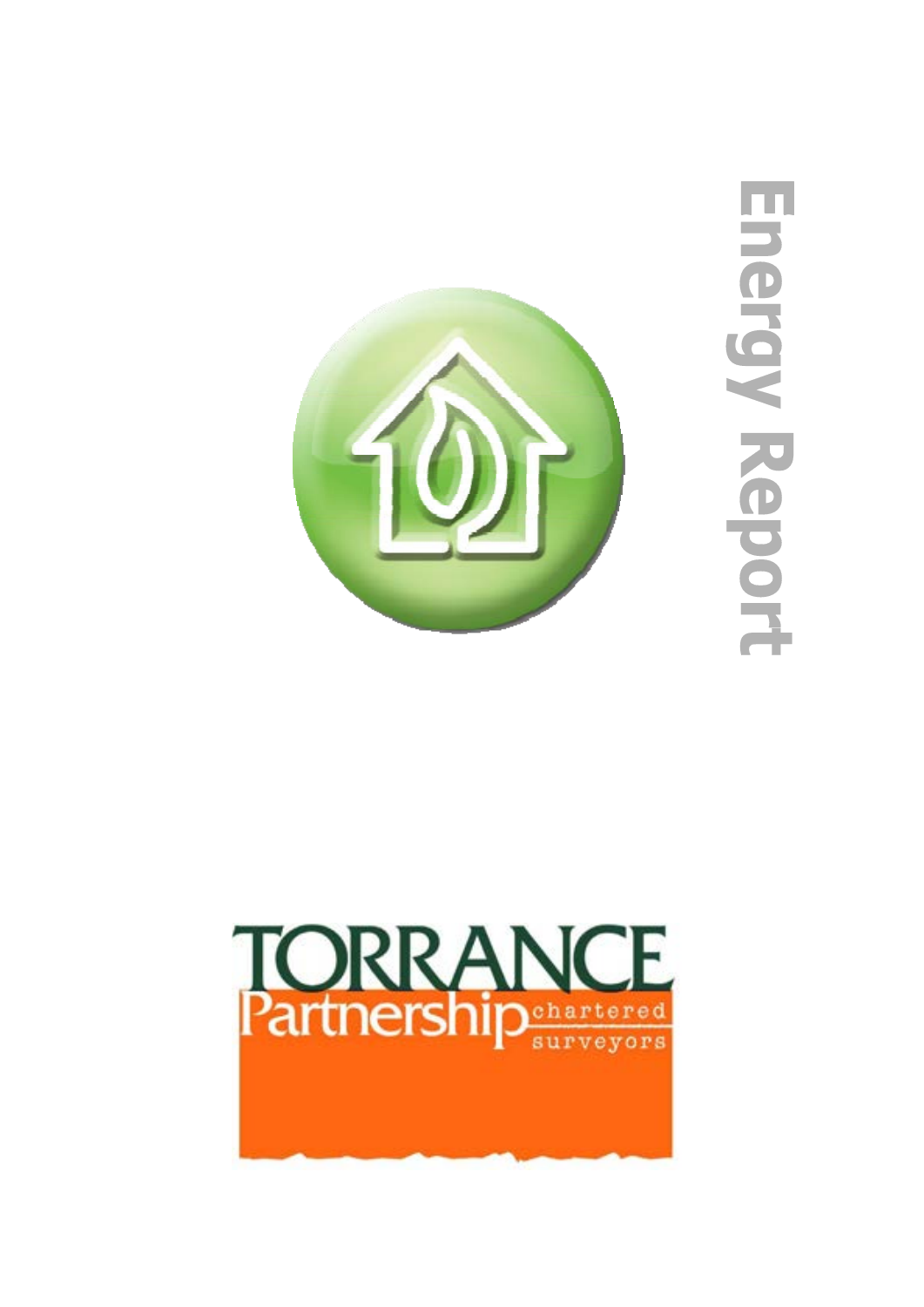# **Energy Performance Certificate (EPC)**

# **Scotland**

#### **Dwellings**

#### **GILMORE, 58 NORTH MURCHISON STREET, WICK, KW1 5HL**

| <b>Dwelling type:</b>            | Detached house               |
|----------------------------------|------------------------------|
| Date of assessment:              | 24 May 2022                  |
| Date of certificate:             | 27 May 2022                  |
| Total floor area:                | $205 \text{ m}^2$            |
| <b>Primary Energy Indicator:</b> | 246 kWh/m <sup>2</sup> /year |

**Type of assessment:** RdSAP, existing dwelling **Approved Organisation:** Elmhurst

**Reference number:** 0120-2454-1050-2422-4545 **Main heating and fuel:** Boiler and radiators, mains gas

#### **You can use this document to:**

- **Compare current ratings of properties to see which are more energy efficient and environmentally friendly**
- **Find out how to save energy and money and also reduce CO2 emissions by improving your home**

| <b>Estimated energy costs for your home for 3 years*</b> | £6,060 | See vour<br>recommendations    |  |
|----------------------------------------------------------|--------|--------------------------------|--|
| Over 3 years you could save*                             | £1.275 | report for more<br>information |  |

the based upon the cost of energy for heating, hot water, lighting and ventilation, calculated using standard assumptions



### **Energy Efficiency Rating**

This graph shows the current efficiency of your home, taking into account both energy efficiency and fuel costs. The higher this rating, the lower your fuel bills are likely to be.

Your current rating is **band D (64)**. The average rating for EPCs in Scotland is **band D (61).**

The potential rating shows the effect of undertaking all of the improvement measures listed within your recommendations report.

## **Environmental Impact (CO2) Rating**

This graph shows the effect of your home on the environment in terms of carbon dioxide  $(CO<sub>2</sub>)$ emissions. The higher the rating, the less impact it has on the environment.

Your current rating is **band D (58)**. The average rating for EPCs in Scotland is **band D (59).**

The potential rating shows the effect of undertaking all of the improvement measures listed within your recommendations report.

#### **Top actions you can take to save money and make your home more efficient**

| Recommended measures                 | Indicative cost | Typical savings over 3 years |
|--------------------------------------|-----------------|------------------------------|
| 1 Cavity wall insulation             | £500 - £1,500   | £261.00                      |
| 2 Floor insulation (suspended floor) | £800 - £1,200   | £645.00                      |
| 3 Low energy lighting                | £65             | £249.00                      |

A full list of recommended improvement measures for your home, together with more information on potential cost and savings and advice to help you carry out improvements can be found in your recommendations report.

To find out more about the recommended measures and other actions you could take today to stop wasting energy and money, visit greenerscotland.org or contact Home Energy Scotland on 0808 808 2282.

Not environmentally friendly - higher  $\mathrm{CO}_2$  emissions

**THIS PAGE IS THE ENERGY PERFORMANCE CERTIFICATE WHICH MUST BE AFFIXED TO THE DWELLING AND NOT BE REMOVED UNLESS IT IS REPLACED WITH AN UPDATED CERTIFICATE**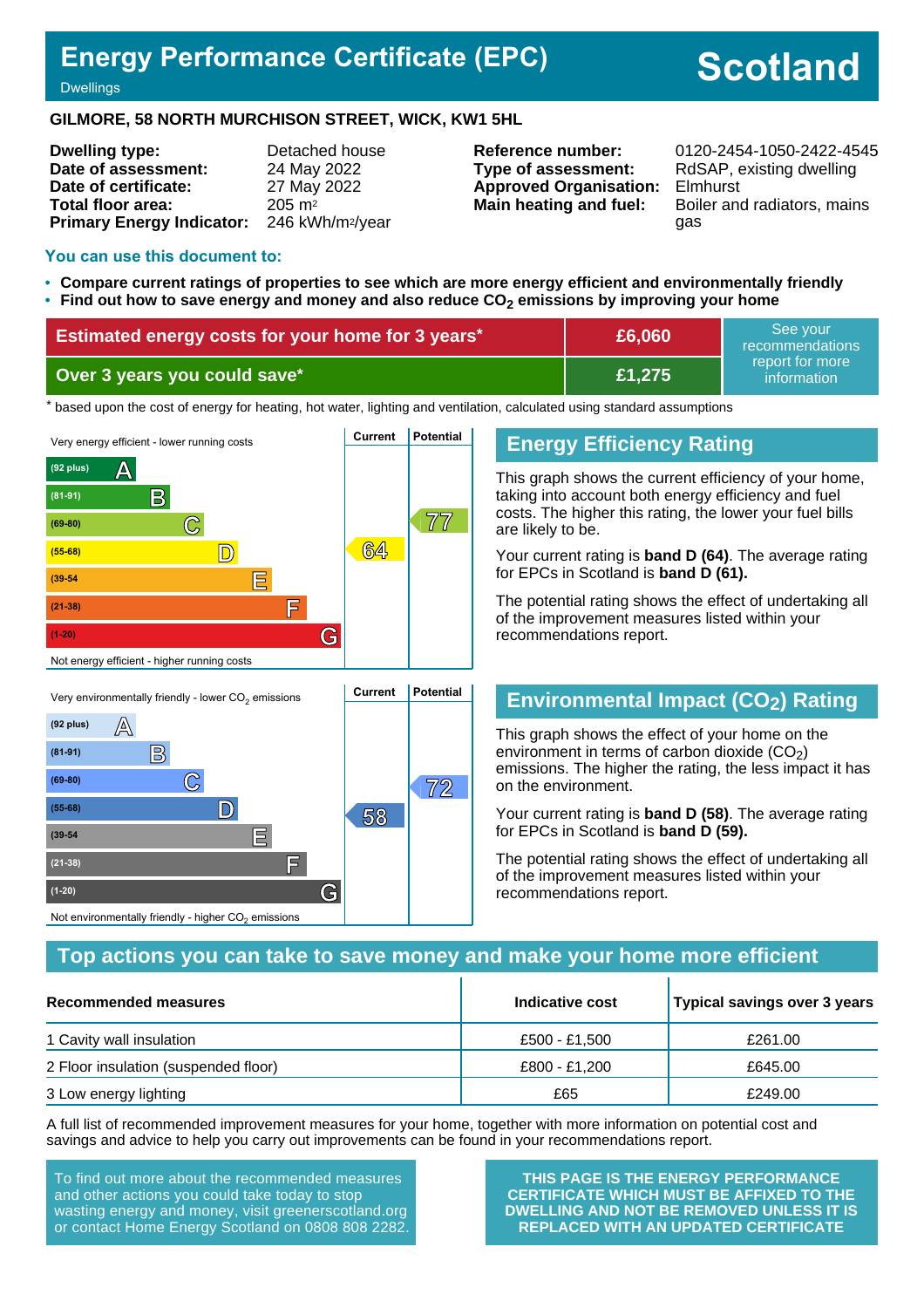## GILMORE, 58 NORTH MURCHISON STREET, WICK, KW1 5HL 27 May 2022 RRN: 0120-2454-1050-2422-4545

# **Summary of the energy performance related features of this home**

This table sets out the results of the survey which lists the current energy-related features of this home. Each element is assessed by the national calculation methodology; 1 star = very poor (least efficient), 2 stars = poor, 3 stars = average, 4 stars = good and 5 stars = very good (most efficient). The assessment does not take into consideration the condition of an element and how well it is working. 'Assumed' means that the insulation could not be inspected and an assumption has been made in the methodology, based on age and type of construction.

| <b>Element</b>        | <b>Description</b>                                                                                                                          | <b>Energy Efficiency</b> | <b>Environmental</b> |
|-----------------------|---------------------------------------------------------------------------------------------------------------------------------------------|--------------------------|----------------------|
| Walls                 | Cavity wall, as built, no insulation (assumed)<br>Timber frame, as built, insulated (assumed)<br>Cavity wall, as built, insulated (assumed) | トラン・マン ブレー               | セベーシーシー              |
| Roof                  | Pitched, 270 mm loft insulation<br>Flat, insulated (assumed)                                                                                | tir tir                  |                      |
| Floor                 | Suspended, no insulation (assumed)<br>To unheated space, no insulation (assumed)<br>Solid, no insulation (assumed)                          |                          |                      |
| <b>Windows</b>        | Fully double glazed                                                                                                                         |                          |                      |
| Main heating          | Boiler and radiators, mains gas                                                                                                             |                          |                      |
| Main heating controls | Programmer, room thermostat and TRVs                                                                                                        |                          |                      |
| Secondary heating     | Room heaters, electric                                                                                                                      |                          |                      |
| Hot water             | From main system                                                                                                                            |                          |                      |
| Lighting              | Low energy lighting in 19% of fixed outlets                                                                                                 |                          |                      |

# **The energy efficiency rating of your home**

Your Energy Efficiency Rating is calculated using the standard UK methodology, RdSAP. This calculates energy used for heating, hot water, lighting and ventilation and then applies fuel costs to that energy use to give an overall rating for your home. The rating is given on a scale of 1 to 100. Other than the cost of fuel for electrical appliances and for cooking, a building with a rating of 100 would cost almost nothing to run.

As we all use our homes in different ways, the energy rating is calculated using standard occupancy assumptions which may be different from the way you use it. The rating also uses national weather information to allow comparison between buildings in different parts of Scotland. However, to make information more relevant to your home, local weather data is used to calculate your energy use,  $CO<sub>2</sub>$  emissions, running costs and the savings possible from making improvements.

# **The impact of your home on the environment**

One of the biggest contributors to global warming is carbon dioxide. The energy we use for heating, lighting and power in our homes produces over a quarter of the UK's carbon dioxide emissions. Different fuels produce different amounts of carbon dioxide for every kilowatt hour (kWh) of energy used. The Environmental Impact Rating of your home is calculated by applying these 'carbon factors' for the fuels you use to your overall energy use.

The calculated emissions for your home are 43 kg  $CO<sub>2</sub>/m<sup>2</sup>/yr$ .

The average Scottish household produces about 6 tonnes of carbon dioxide every year. Based on this assessment, heating and lighting this home currently produces approximately 8.9 tonnes of carbon dioxide every year. Adopting recommendations in this report can reduce emissions and protect the environment. If you were to install all of these recommendations this could reduce emissions by 2.8 tonnes per year. You could reduce emissions even more by switching to renewable energy sources.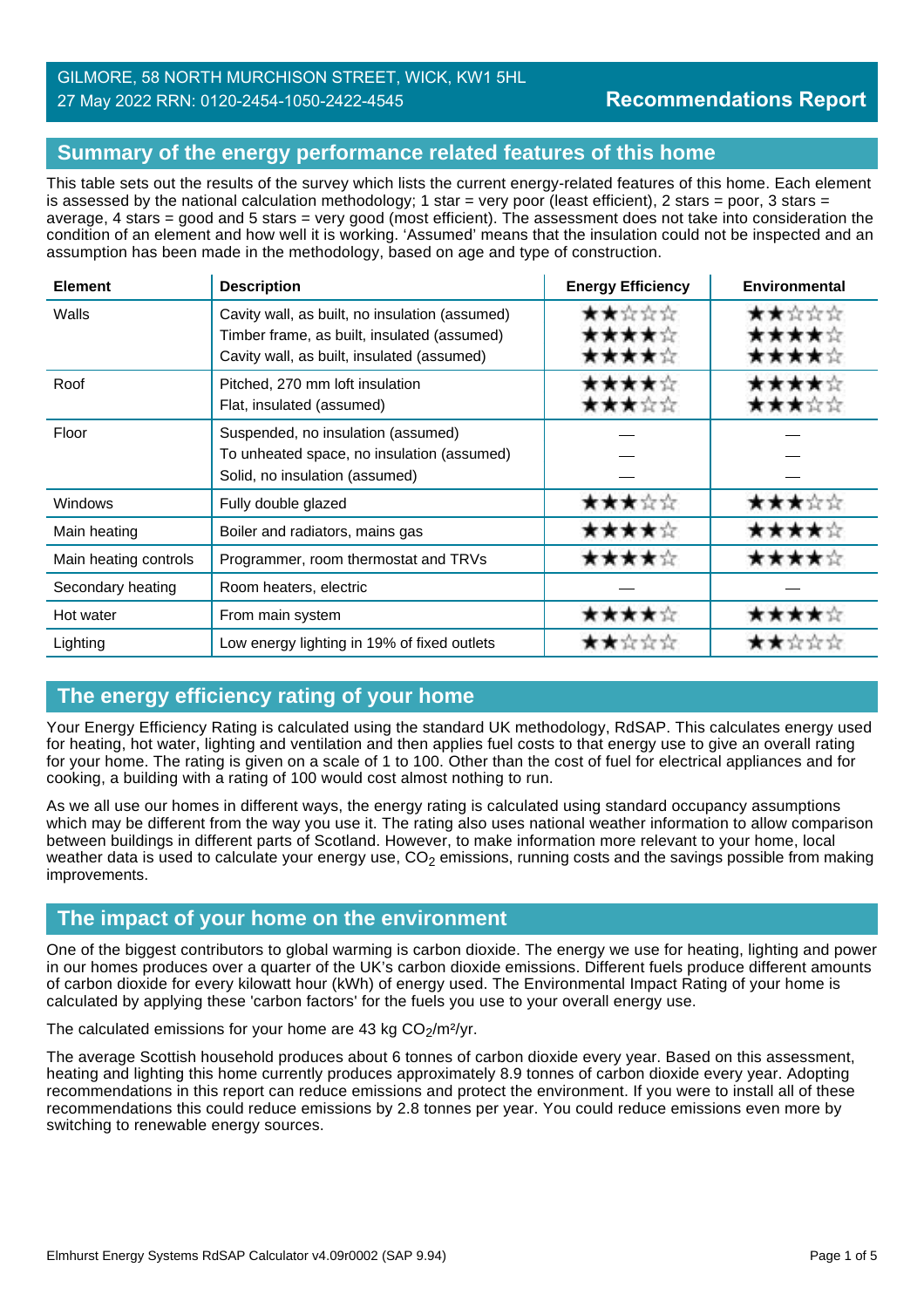| <b>Estimated energy costs for this home</b> |                             |                               |                                 |
|---------------------------------------------|-----------------------------|-------------------------------|---------------------------------|
|                                             | <b>Current energy costs</b> | <b>Potential energy costs</b> | <b>Potential future savings</b> |
| <b>Heating</b>                              | £5,025 over 3 years         | £4,182 over 3 years           |                                 |
| <b>Hot water</b>                            | £381 over 3 years           | £243 over 3 years             | You could                       |
| Lighting                                    | £654 over 3 years           | £360 over 3 years             | save £1,275                     |
|                                             | Totals $£6,060$             | £4,785                        | over 3 years                    |

These figures show how much the average household would spend in this property for heating, lighting and hot water. This excludes energy use for running appliances such as TVs, computers and cookers, and the benefits of any electricity generated by this home (for example, from photovoltaic panels). The potential savings in energy costs show the effect of undertaking all of the recommended measures listed below.

## **Recommendations for improvement**

The measures below will improve the energy and environmental performance of this dwelling. The performance ratings after improvements listed below are cumulative; that is, they assume the improvements have been installed in the order that they appear in the table. Further information about the recommended measures and other simple actions to take today to save money is available from the Home Energy Scotland hotline which can be contacted on 0808 808 2282. Before carrying out work, make sure that the appropriate permissions are obtained, where necessary. This may include permission from a landlord (if you are a tenant) or the need to get a Building Warrant for certain types of work.

| <b>Recommended measures</b> |                                           |                        | <b>Typical saving</b> | <b>Rating after improvement</b> |                    |
|-----------------------------|-------------------------------------------|------------------------|-----------------------|---------------------------------|--------------------|
|                             |                                           | <b>Indicative cost</b> | per year              | <b>Energy</b>                   | <b>Environment</b> |
| 1                           | Cavity wall insulation                    | £500 - £1,500          | £87                   | <b>D 65</b>                     | 60<br>ID)          |
| 2                           | Floor insulation (suspended floor)        | £800 - £1,200          | £215                  | C <sub>69</sub>                 | 65                 |
| 3                           | Low energy lighting for all fixed outlets | £65                    | £83                   | C 70                            | 66                 |
| 4                           | Solar water heating                       | £4,000 - £6,000        | £39                   | C <sub>71</sub>                 | 68                 |
| 5                           | Solar photovoltaic panels, 2.5 kWp        | £3,500 - £5,500        | £325                  | C 77                            | C72                |

#### **Alternative measures**

There are alternative improvement measures which you could also consider for your home. It would be advisable to seek further advice and illustration of the benefits and costs of such measures.

• External insulation with cavity wall insulation

# **Choosing the right improvement package**

For free and impartial advice on choosing suitable measures for your property, contact the Home Energy Scotland hotline on 0808 808 2282 or go to www.greenerscotland.org.

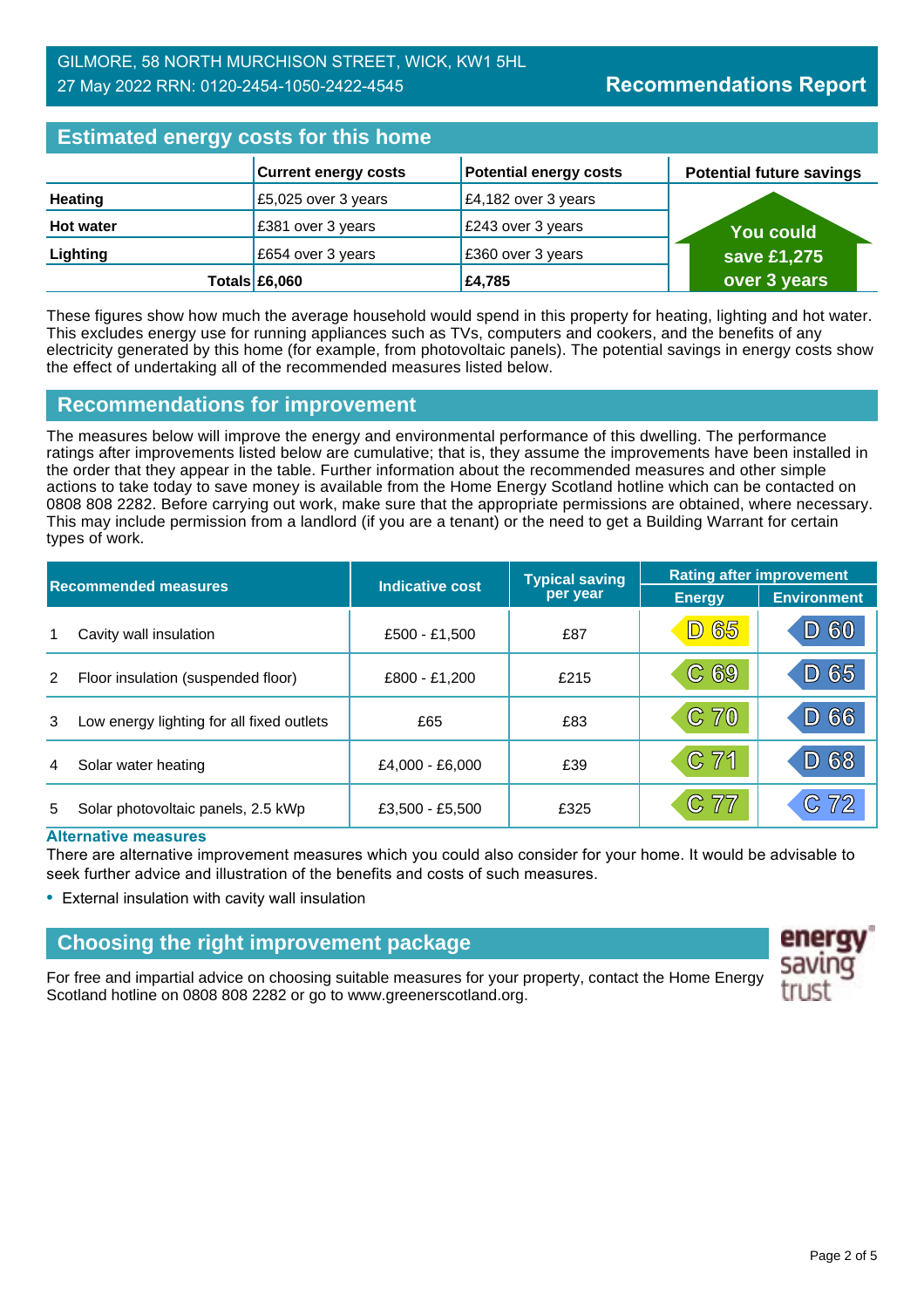## **About the recommended measures to improve your home's performance rating**

This section offers additional information and advice on the recommended improvement measures for your home

#### **1 Cavity wall insulation**

Cavity wall insulation, to fill the gap between the inner and outer layers of external walls with an insulating material, reduces heat loss; this will improve levels of comfort, reduce energy use and lower fuel bills. The insulation material is pumped into the gap through small holes that are drilled into the outer walls, and the holes are made good afterwards. As specialist machinery is used to fill the cavity, a professional installation company should carry out this work, and they should carry out a thorough survey before commencing work to ensure that this type of insulation is suitable for this home and its exposure. They should also provide a guarantee for the work and handle any building standards issues. Further information about cavity wall insulation and details of local installers can be obtained from the National Insulation Association (www.nationalinsulationassociation.org.uk).

#### **2 Floor insulation (suspended floor)**

Insulation of a floor will significantly reduce heat loss; this will improve levels of comfort, reduce energy use and lower fuel bills. Suspended floors can often be insulated from below but must have adequate ventilation to prevent dampness; seek advice about this if unsure. Further information about floor insulation is available from many sources including www.energysavingtrust.org.uk/scotland/Insulation/Floor-insulation. Building regulations generally apply to this work so it is best to check with your local authority building standards department.

#### **3 Low energy lighting**

Replacement of traditional light bulbs with energy saving bulbs will reduce lighting costs over the lifetime of the bulb, and they last many times longer than ordinary light bulbs. Low energy lamps and fittings are now commonplace and readily available. Information on energy efficiency lighting can be found from a wide range of organisations, including the Energy Saving Trust (http://www.energysavingtrust.org.uk/home-energyefficiency/lighting).

#### **4 Solar water heating**

A solar water heating panel, usually fixed to the roof, uses the sun to pre-heat the hot water supply. This can significantly reduce the demand on the heating system to provide hot water and hence save fuel and money. Planning permission might be required, building regulations generally apply to this work and a building warrant may be required, so it is best to check these with your local authority. You could be eligible for Renewable Heat Incentive payments which could appreciably increase the savings beyond those shown on your EPC, provided that both the product and the installer are certified by the Microgeneration Certification Scheme (or equivalent). Details of local MCS installers are available at www.microgenerationcertification.org.

#### **5 Solar photovoltaic (PV) panels**

A solar PV system is one which converts light directly into electricity via panels placed on the roof with no waste and no emissions. This electricity is used throughout the home in the same way as the electricity purchased from an energy supplier. Planning permission might be required, building regulations generally apply to this work and a building warrant may be required, so it is best to check with your local authority. The assessment does not include the effect of any Feed-in Tariff which could appreciably increase the savings that are shown on this EPC for solar photovoltaic panels, provided that both the product and the installer are certified by the Microgeneration Certification Scheme (or equivalent). Details of local MCS installers are available at www.microgenerationcertification.org.

#### **Low and zero carbon energy sources**

Low and zero carbon (LZC) energy sources are sources of energy that release either very little or no carbon dioxide into the atmosphere when they are used. Installing these sources may help reduce energy bills as well as cutting carbon.

**LZC energy sources present:** There are none provided for this home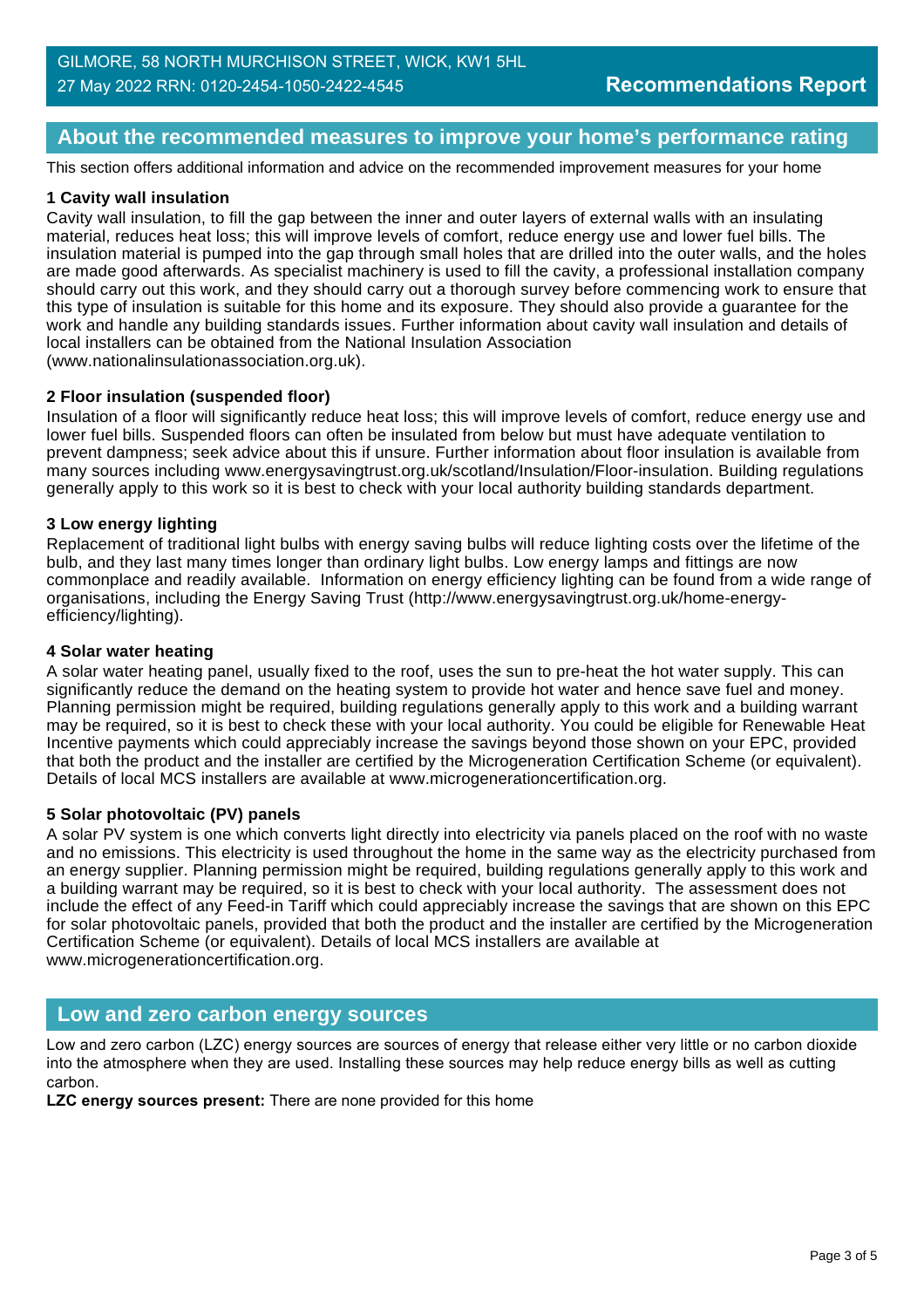## GILMORE, 58 NORTH MURCHISON STREET, WICK, KW1 5HL 27 May 2022 RRN: 0120-2454-1050-2422-4545

## **Your home's heat demand**

In this section, you can see how much energy you might need to heat your home and provide hot water. These are estimates showing how an average household uses energy. These estimates may not reflect your actual energy use, which could be higher or lower. You might spend more money on heating and hot water if your house is less energy efficient. The table below shows the potential benefit of having your loft and walls insulated. Visit https://energysavingtrust.org.uk/energy-at-home for more information.

| Heat demand                  | <b>Existing dwelling</b> | Impact of loft<br>insulation | Impact of cavity<br>wall insulation | Impact of solid wall<br>insulation |
|------------------------------|--------------------------|------------------------------|-------------------------------------|------------------------------------|
| Space heating (kWh per year) | 27.817                   | N/A                          | (1.563)                             | N/A                                |
| Water heating (kWh per year) | 3,006                    |                              |                                     |                                    |

## **Addendum**

This dwelling may be exposed to wind driven rain and so requires further investigation to determine which type of cavity wall insulation is best suited.

## **About this document**

This Recommendations Report and the accompanying Energy Performance Certificate are valid for a maximum of ten years. These documents cease to be valid where superseded by a more recent assessment of the same building carried out by a member of an Approved Organisation.

The Energy Performance Certificate and this Recommendations Report for this building were produced following an energy assessment undertaken by an assessor accredited by Elmhurst (www.elmhurstenergy.co.uk), an Approved Organisation Appointed by Scottish Ministers. The certificate has been produced under the Energy Performance of Buildings (Scotland) Regulations 2008 from data lodged to the Scottish EPC register. You can verify the validity of this document by visiting www.scottishepcregister.org.uk and entering the report reference number (RRN) printed at the top of this page.

| Assessor's name:            | Mr. Keith Bowman                 |
|-----------------------------|----------------------------------|
| Assessor membership number: | EES/008304                       |
| Company name/trading name:  | <b>Torrance Partnership LLP</b>  |
| Address:                    | 165 High Street                  |
|                             | Ross-shire                       |
|                             | Invergordon                      |
|                             | <b>IV18 0AL</b>                  |
| Phone number:               | 01349 853151                     |
| Email address:              | admin@torrance-partnership.co.uk |
| Related party disclosure:   | No related party                 |

If you have any concerns regarding the content of this report or the service provided by your assessor you should in the first instance raise these matters with your assessor and with the Approved Organisation to which they belong. All Approved Organisations are required to publish their complaints and disciplinary procedures and details can be found online at the web address given above.

#### **Use of this energy performance information**

Once lodged by your EPC assessor, this Energy Performance Certificate and Recommendations Report are available to view online at www.scottishepcregister.org.uk, with the facility to search for any single record by entering the property address. This gives everyone access to any current, valid EPC except where a property has a Green Deal Plan, in which case the report reference number (RRN) must first be provided. The energy performance data in these documents, together with other building information gathered during the assessment is held on the Scottish EPC Register and is available to authorised recipients, including organisations delivering energy efficiency and carbon reduction initiatives on behalf of the Scottish and UK governments. A range of data from all assessments undertaken in Scotland is also published periodically by the Scottish Government. Further information on these matters and on Energy Performance Certificates in general, can be found at www.gov.scot/epc.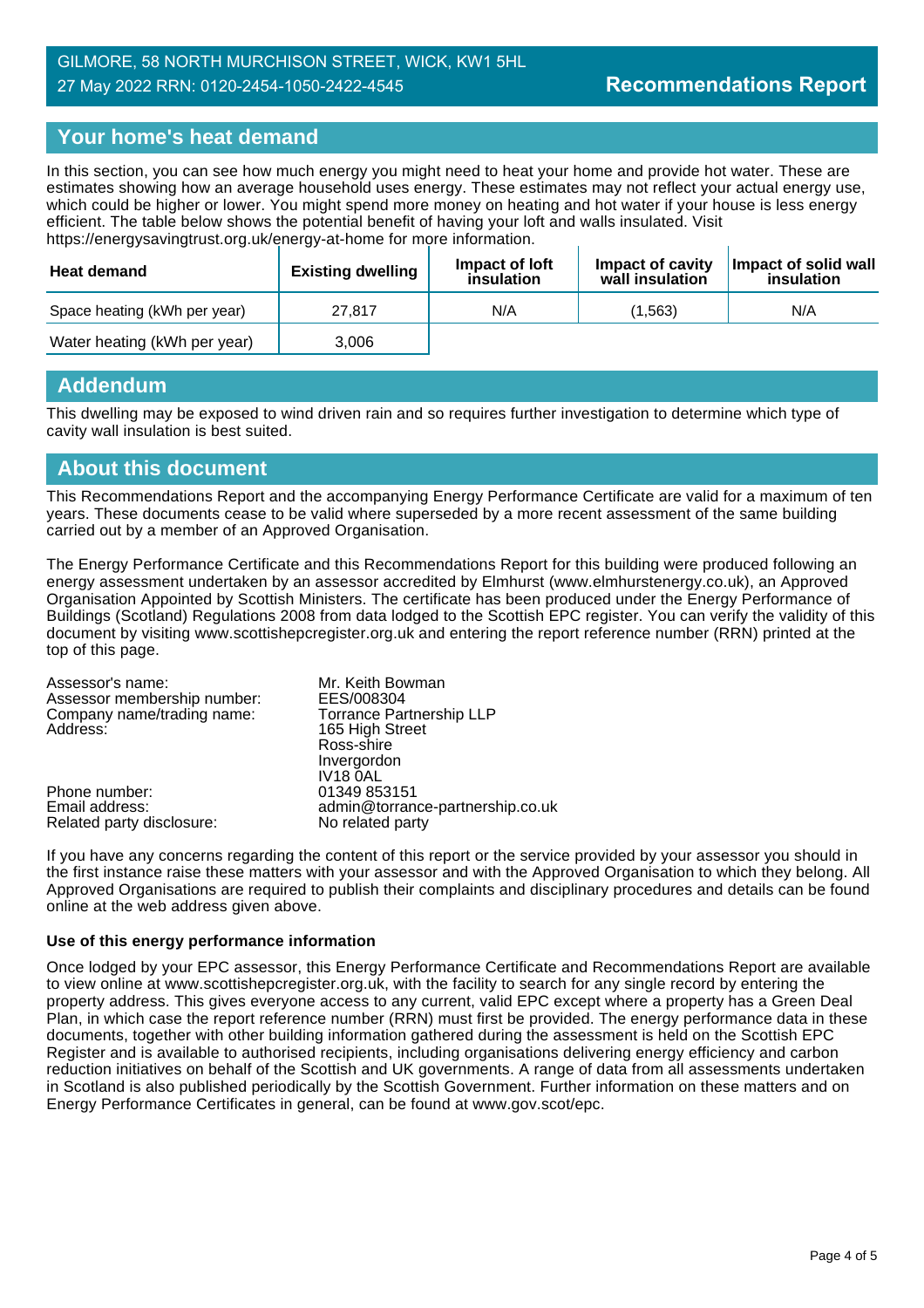# **Advice and support to improve this property**

There is support available, which could help you carry out some of the improvements recommended for this property on page 3 and stop wasting energy and money.For more information, visit greenerscotland.org or contact Home Energy Scotland on 0808 808 2282.

Home Energy Scotland's independent and expert advisors can offer free and impartial advice on all aspects of energy efficiency, renewable energy and more.



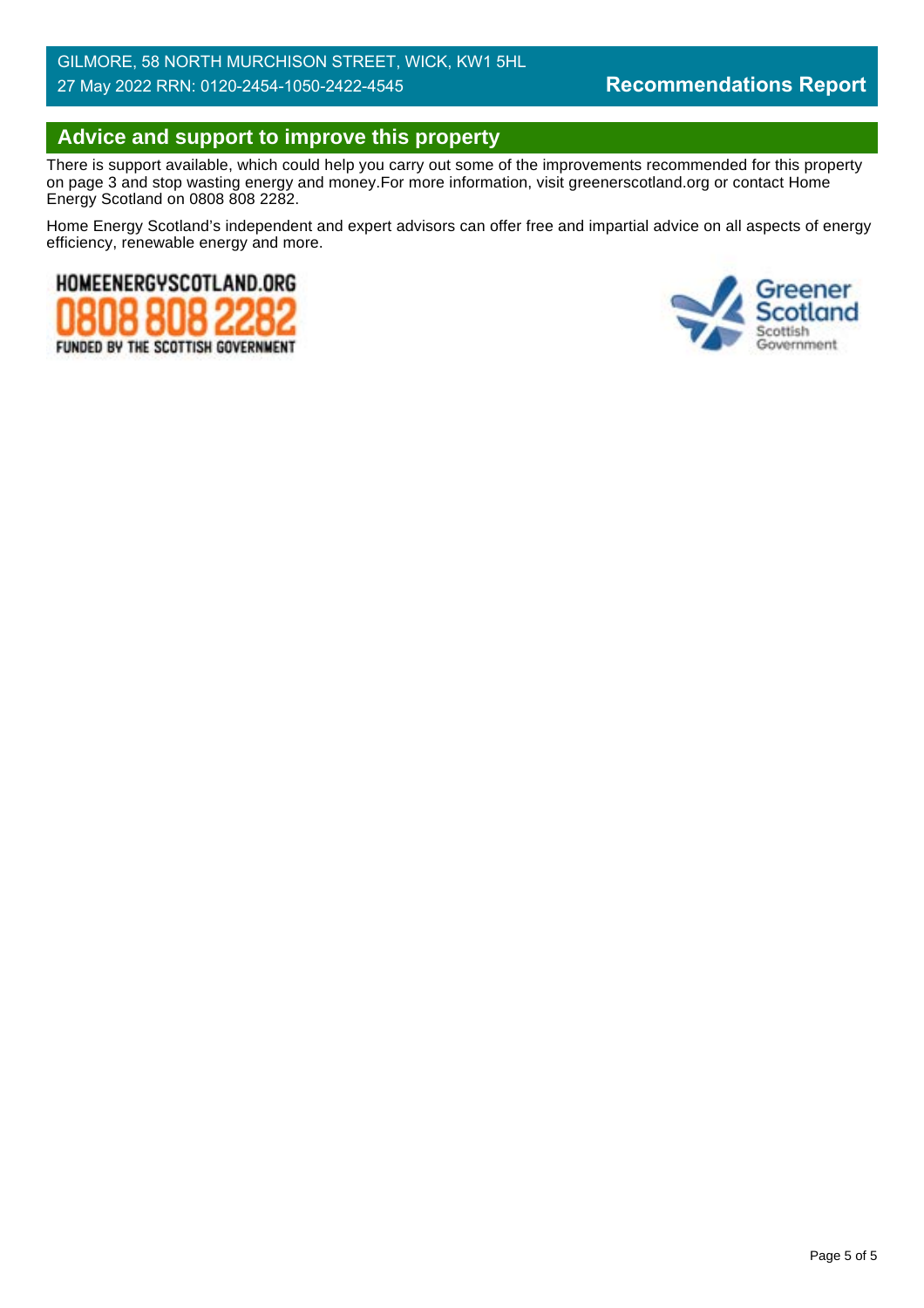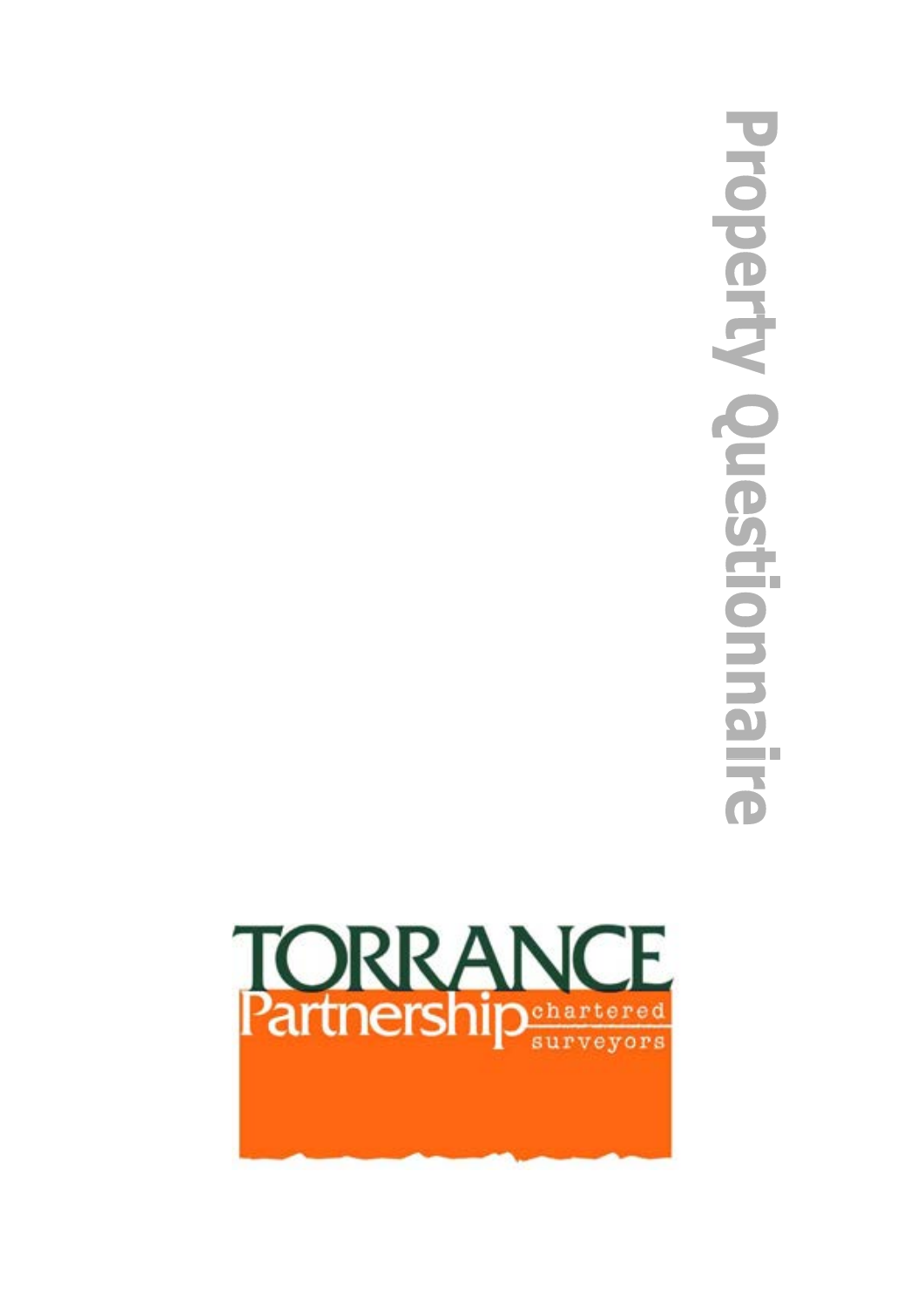Seller(s) Michael Miller

Note for sellers

Property Address Gilmore, North Murchison Street **Wick** KW1 5HL

- The information in your answers will help ensure that the sale of your house goes smoothly. Please answer each question with as much detailed information as you can.
- If anything changes after you fill in this questionnaire but before the date of entry for the sale of your house, tell your solicitor or estate agent immediately.

#### Q1: Length of Ownership

| How long have you owned the property? |                                                             |                                | 0/2 |
|---------------------------------------|-------------------------------------------------------------|--------------------------------|-----|
| Q2: Council Tax                       |                                                             |                                |     |
|                                       | Which council tax band is your property in? (Please Select) |                                | Ε   |
| Q3: Parking                           |                                                             |                                |     |
| Garage                                |                                                             | <b>Allocated Parking Space</b> |     |
| Driveway                              |                                                             | <b>Shared Parking</b>          | ×   |
| On Street                             | ×                                                           | <b>Resident Permit</b>         | ×   |
| Metered Parking                       | ×                                                           |                                |     |
| Other (Please Specify)                |                                                             |                                |     |
| Q4: Conservation Area                 |                                                             |                                |     |

Is your property in a designated Conservation Area (that is an area of special architectural or historical interest, the character or appearance of which it is desirable to preserve or enhance)?

Q5: Listed Building

Is your property a Listed Building or contained within one(that is a building recognised and approved as being or special No<br>architectural or historical interest)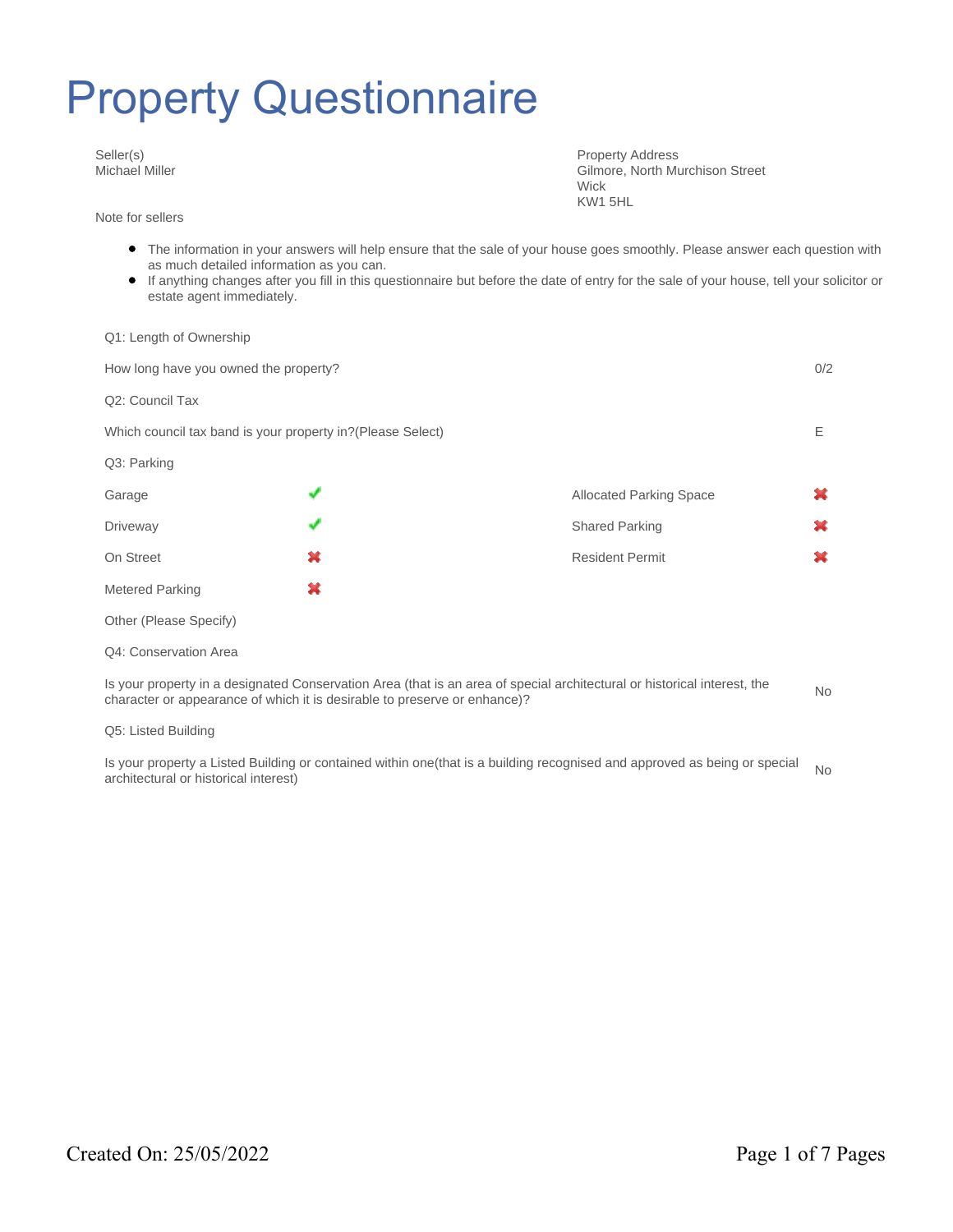Q6: Alterations/Additions/Extensions

| ٧ |  |  |
|---|--|--|
|   |  |  |

| During your time in the property, have you carried out a structural alteration, additions or extensions (for example,<br>provision of an extra bath\shower room, toilet, or bedroom)? | <b>No</b> |
|---------------------------------------------------------------------------------------------------------------------------------------------------------------------------------------|-----------|
| Please describe the changes you made                                                                                                                                                  | N/A       |
| a(i)                                                                                                                                                                                  |           |
| Did you obtain planning permission, building warrant, completion certificate and other consents for this work?                                                                        | No.       |
| If you have answered yes, the relevant documents will be needed by the purchaser and you should give them to your<br>solicitor as soon as possible for checking.                      |           |
| If you do not have the documents yourself, please note below who has these documents and your solicitor or estate<br>agent will arrange to obtain them:                               | N/A       |
| b(i)                                                                                                                                                                                  |           |
| Have you had replacement windows, doors, patio doors or double glazing installed in your property?                                                                                    | No.       |
| b(ii)                                                                                                                                                                                 |           |
| Were the replacements the same shape and type as the ones your replaced?                                                                                                              | N/A       |
| b(iii)                                                                                                                                                                                |           |
| Did the work involve any changes to the window or door openings?                                                                                                                      | N/A       |
| b(iii)                                                                                                                                                                                |           |
| Please describe the changes made to the windows doors, or patio doors (with approximate dates when the work was<br>completed)                                                         | N/A       |

Please give any guarantees which you received for this work to you solicitor or estate agent.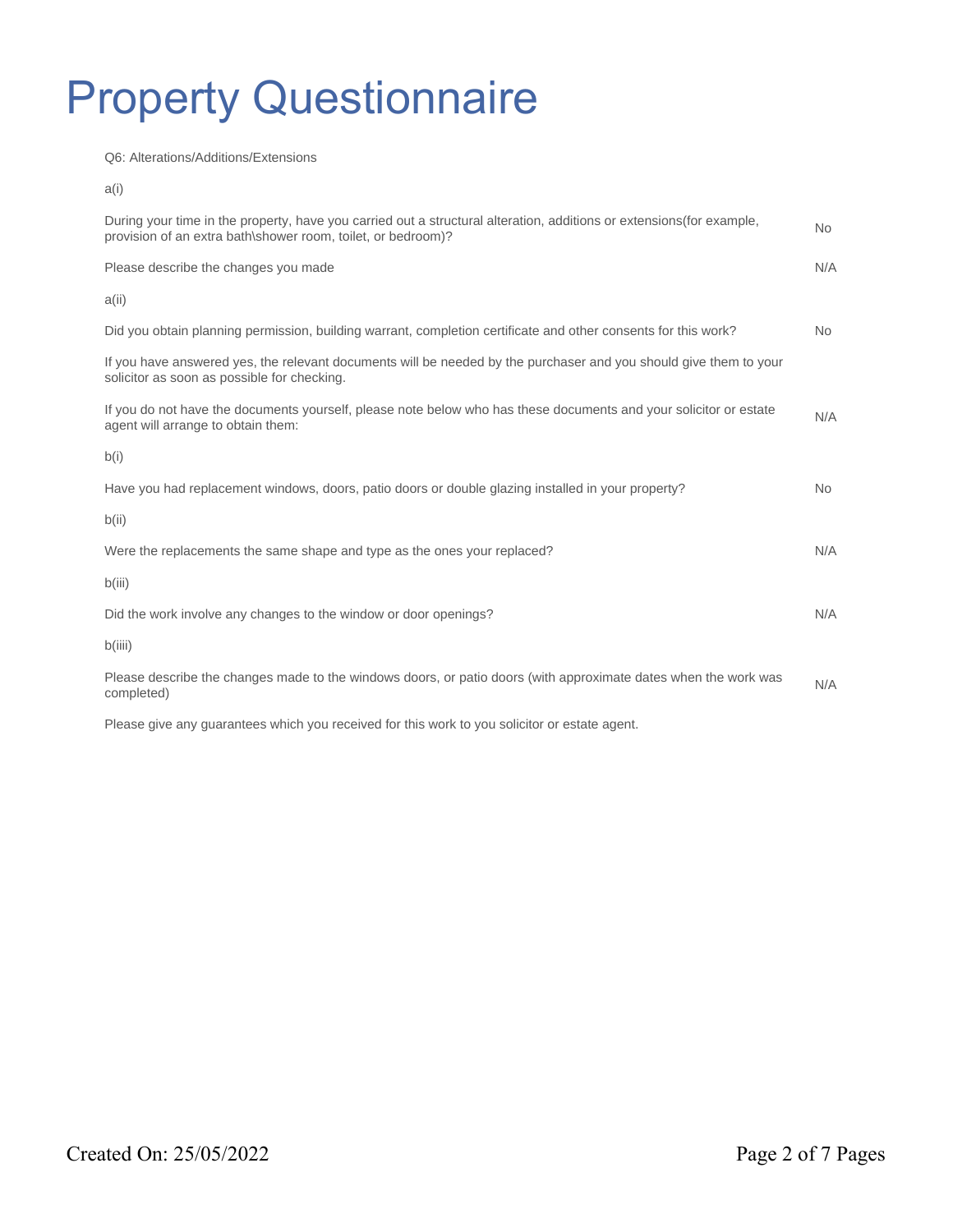Q7: Central Heating

a(i) Is there a central heating system in your property? Yes (Note: a partial central heating system is one which does not heat all the main rooms of the property - the main living room, the bedroom(s), the hall and bathroom). a(ii) What kind of central heating is there? (Example: gas-fired, solid fuel, electric storage heating, gas warm air). Gas a(iii) When was your central heating system system or partial heating system installed? 3 years 3 years a(iiii) Do you have a maintenance contract for the central heating system? No work of the state of the No Please give details of the company with which you have a maintenance contract? N/A a(iiiii) When was your maintenance agreement last renewed? please provide month and year 2021 Q8: Energy Performance Certificate Does your property have an Energy Performance Certificate which is less than 10 years old? No Q9: Issues that may have affected your property a(i) Has there been any storm, flood, fire or other structural damage to your property while you have owned it? No is the damage the subject of any outstanding insurance claim? N/A b(i) Are you aware of the existence of asbestos in your property No was also as a set of the existence of asbestos in your property Please give Details? N/A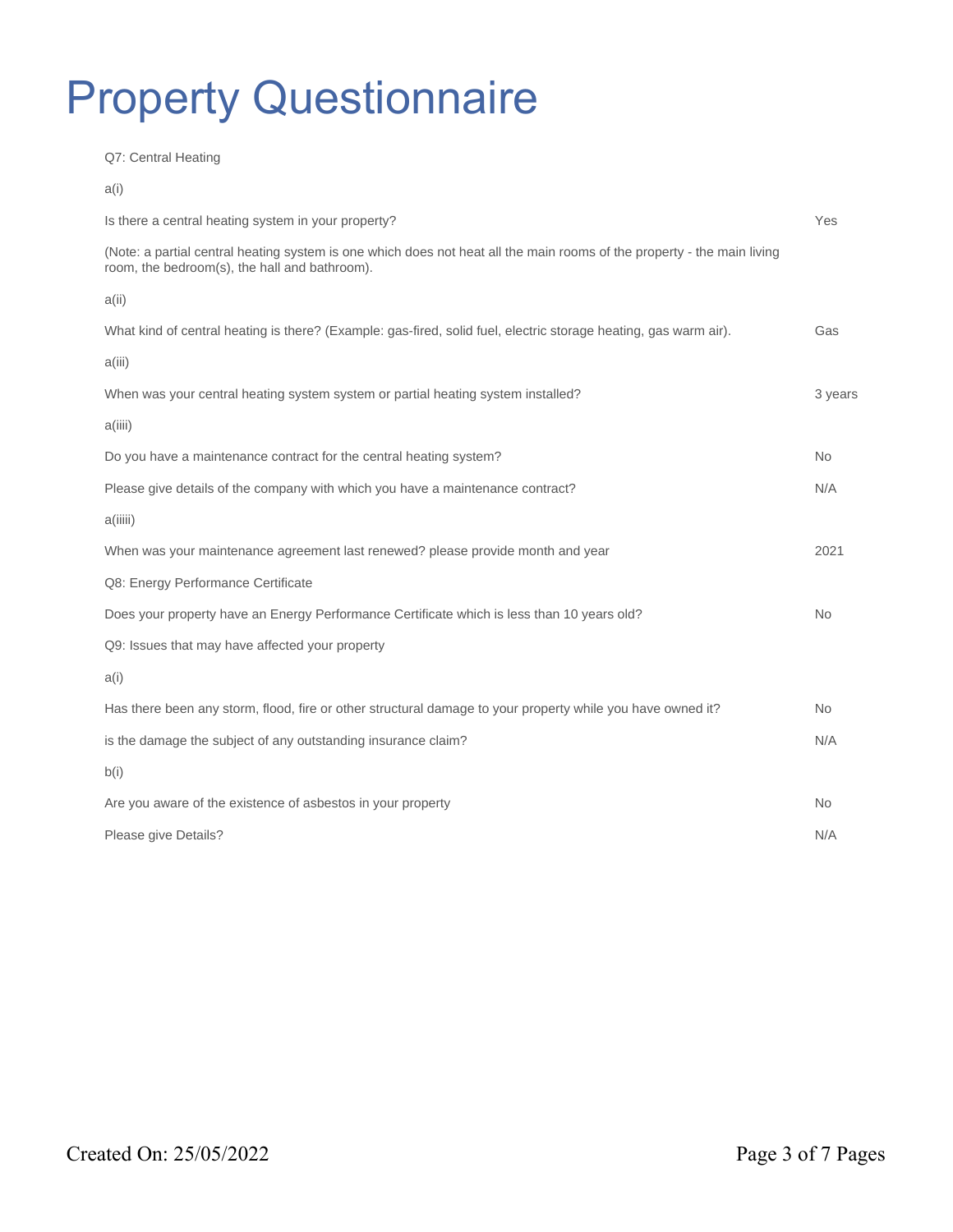#### Q10: Services

a(i)

Please tick which services are connected to your property and give details of the supplier

|                                                                           | Connected | Supplier          |
|---------------------------------------------------------------------------|-----------|-------------------|
| Gas or Liquid Petroleum                                                   |           | Scottish<br>Power |
| Water mains or private water supply                                       |           | Water<br>Mains    |
| Electricity                                                               |           | Eon. Next         |
| Mains Drainage                                                            |           | Scottish<br>Water |
| Telephone                                                                 | ×         | N/A               |
| Cable TV or Satellite                                                     | ×         | N/A               |
| <b>BroadBand</b>                                                          | ×         | N/A               |
| b(i)                                                                      |           |                   |
| Is there a septic tank at the property?                                   |           | <b>No</b>         |
| b(ii)                                                                     |           |                   |
| Do you have appropriate consents for the discharge from your septic tank? |           | N/A               |
| b(iii)                                                                    |           |                   |
| Do you have a maintenance contract for your septic tank?                  |           | N/A               |
| Please give Details?                                                      |           | N/A               |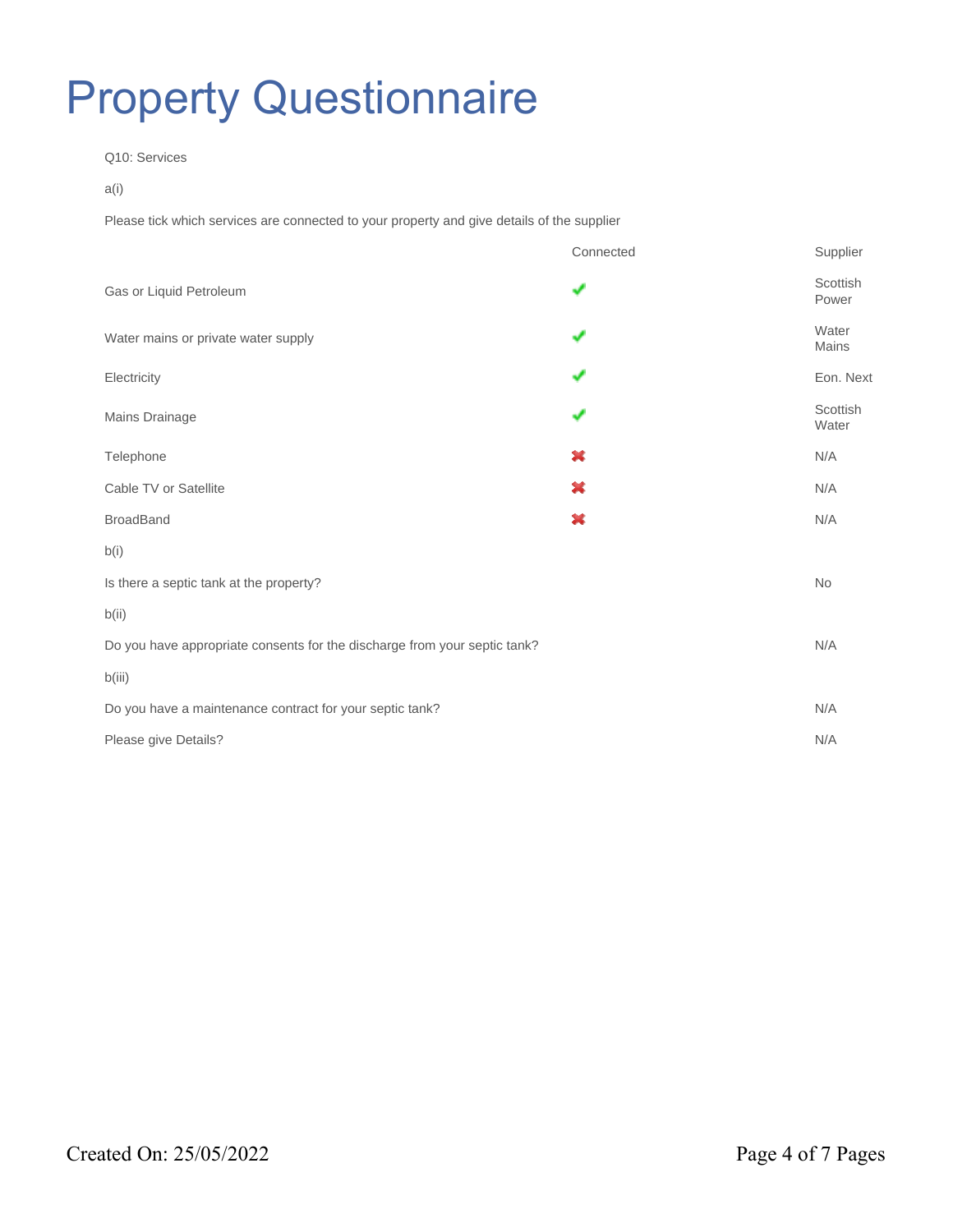Q11: Responsibilities for shared OR Common Areas

a(i)

| Are you aware of any responsibility to contribute to the cost of anything used jointly, such as the repair of a shared<br>drive, private road, boundary, or garden area?                                               | <b>No</b> |
|------------------------------------------------------------------------------------------------------------------------------------------------------------------------------------------------------------------------|-----------|
| Please give details?                                                                                                                                                                                                   | N/A       |
| b(i)                                                                                                                                                                                                                   |           |
| Is there a responsibility to contribute to repair and maintenance of the roof, common stairwell or other common areas?                                                                                                 | No.       |
| Please give details?                                                                                                                                                                                                   | N/A       |
| c(i)                                                                                                                                                                                                                   |           |
| Has there been any major repair or replacement of any part of the roof during the time you have owned the property?                                                                                                    | No.       |
| d(i)                                                                                                                                                                                                                   |           |
| Do you have the right to walk over any of your neighbours' property - for example to put out your rubbish bin or to<br>maintain your boundaries?                                                                       | <b>No</b> |
| Please give details?                                                                                                                                                                                                   | N/A       |
| e(i)                                                                                                                                                                                                                   |           |
| As far as you are aware, do any of your neighbours have the right to walk over your property, for example to put out<br>their rubbish bin or to maintain their boundary?                                               | <b>No</b> |
| Please give details?                                                                                                                                                                                                   | N/A       |
| f(i)                                                                                                                                                                                                                   |           |
| As far as you are aware, is there a public right of way across your any part of your property? (public right of way is a<br>way over which the public las a right to pass, whether or not the land is privatly owned). | <b>No</b> |
| Please give details?                                                                                                                                                                                                   | N/A       |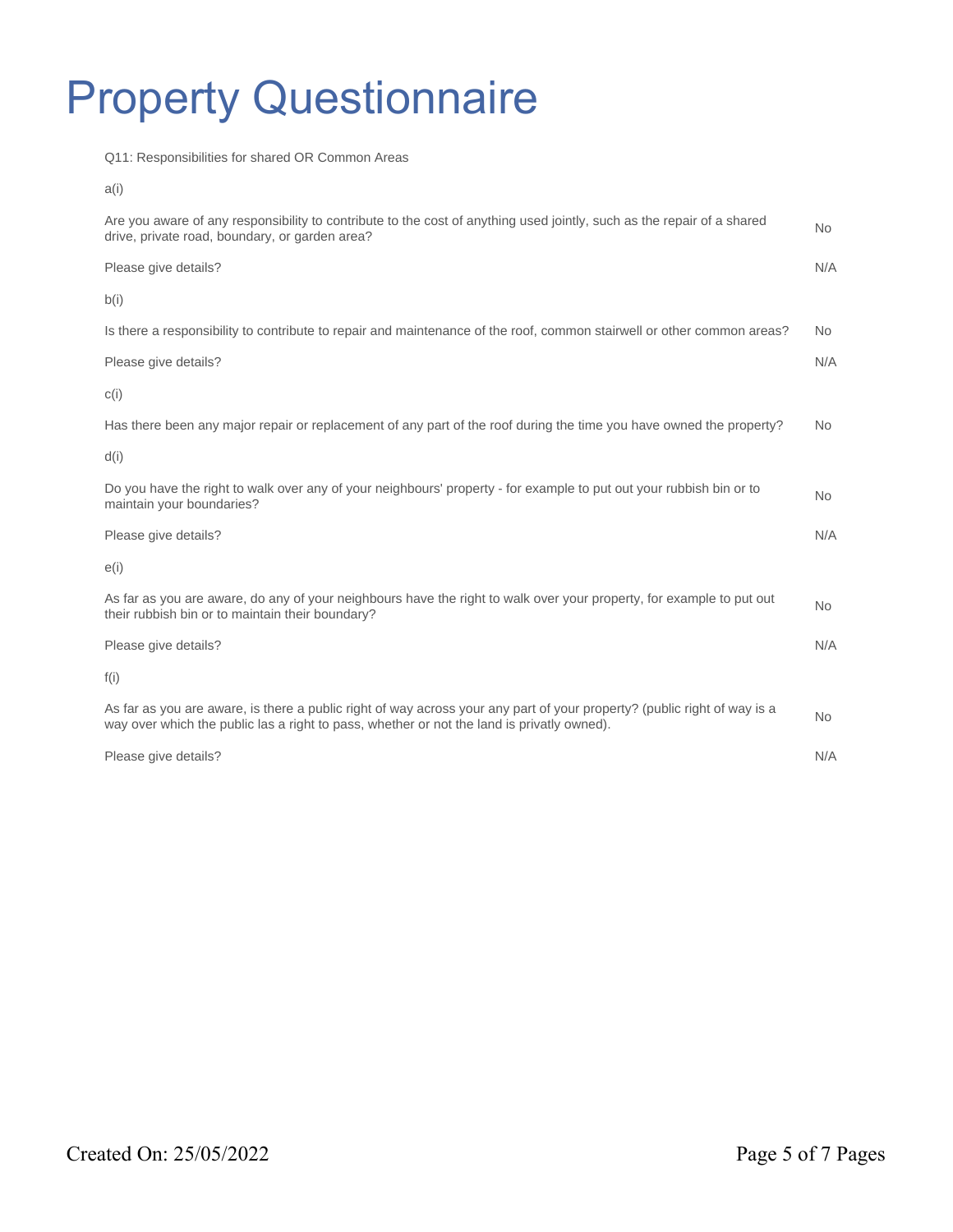Q12: Charges associated with your property a(i) Is there a factor or property manager for your property? No was a set of the state of the state of the No was not the No Please provide the name and address, and give details of any deposits held and approximate charges: N/A b(i) Is there a common buildings insurance policy? No was a statement of the statement of the statement of the statement of the statement of the statement of the statement of the statement of the statement of the statement of t Is the cost of insurance included in your monthly/annual factor's charges? N/A c(i) Please give details of any other charges you have to pay on a regular basis for the upkeep of common areas or repair Prease give details of any other charges you have to pay on a regular basis for the upkeep of common areas or repair  $N/A$ <br>works, for example to a residents' association, or maintenance or stair fund. Q13: Specialist Works a(i) As far as you are aware, has treatment of dry rot, wet rot, damp or any other specialist work ever been carried out to Mo<br>your property Please say what the repairs were for, whether you carried out the repairs (and when) or if they were done before you bought the property. N/A b(i) As far as you are aware has any preventative work for dry rot, wet rot, or damp ever been carried out on your property? No Please give details: N/A c(i) Do you have guarantees relating to this work? N/A If you have answered yes, these guarantees will be needed by the purchaser and should be given to your solicitor as soon as

possible for checking. If you do not have them yourself please write below who has these documents and your solicitor or estate agent will arrange for them to be obtained. You will also need to provide a description of the work carried out. This may be shown in the original estimate.

Guarantees are held by: N/A